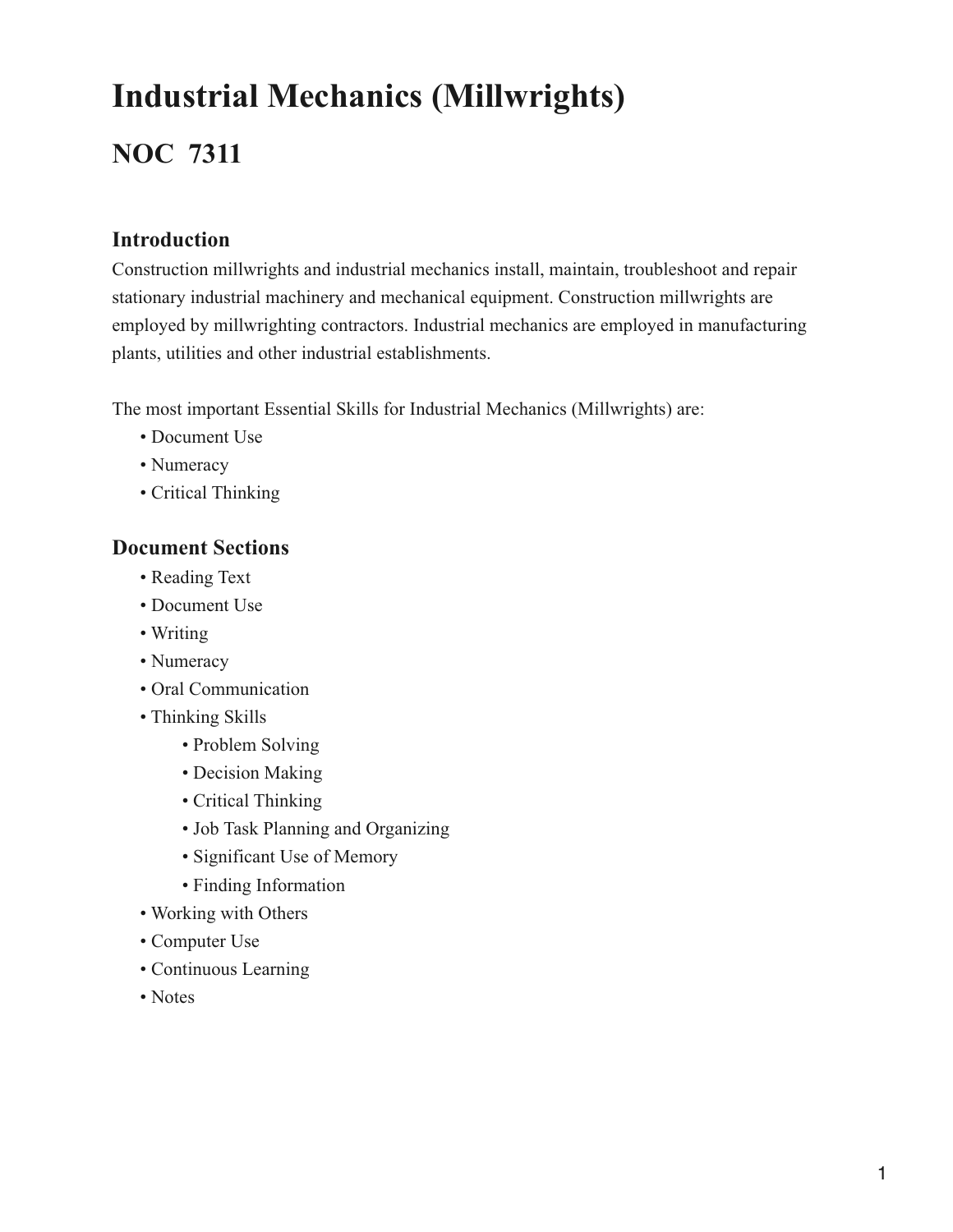# **A. Reading Text**

| <b>Reading Text</b> |  |
|---------------------|--|
|---------------------|--|

| <b>Tasks</b>    | <b>Complexity Level</b> | <b>Examples</b>                                                                                                                                                                                                                                                                                                                                                                                                                                                                                           |
|-----------------|-------------------------|-----------------------------------------------------------------------------------------------------------------------------------------------------------------------------------------------------------------------------------------------------------------------------------------------------------------------------------------------------------------------------------------------------------------------------------------------------------------------------------------------------------|
| Typical         | $1$ to $3$              | Industrial Mechanics (Millwrights)                                                                                                                                                                                                                                                                                                                                                                                                                                                                        |
|                 |                         | • read handwritten notes from co-workers and text entries<br>on forms. For example, they read short descriptions of<br>work completed and trouble encountered on<br>maintenance forms. They read logbook entries written<br>by machine operators and other industrial mechanics.<br>(1)                                                                                                                                                                                                                   |
|                 |                         | • read directions on labels for products such as cleaning<br>fluid and glues for details of safe handling, usage and<br>first aid procedures. $(2)$                                                                                                                                                                                                                                                                                                                                                       |
|                 |                         | may read e-mail from supervisors, co-workers and<br>$\bullet$<br>suppliers. For example, they may read co-workers'<br>responses to questions about ongoing work. They may<br>read details of process designs and project schedules in<br>e-mail messages from supervisors. They may read<br>suppliers' clarifications of machine specifications. (2)                                                                                                                                                      |
| Most<br>Complex | $\overline{3}$          | read memos and notices from supervisors, union<br>$\bullet$<br>representatives and co-workers. For example, they may<br>read memos from supervisors about scheduled power<br>shutdowns, proposed meetings and upcoming health and<br>safety workshops. Industrial mechanics working for<br>larger organizations may read notices from head office<br>personnel about new procedures such as ordering<br>emergency repair parts. (2)                                                                       |
|                 |                         | • read bulletins from regulatory organizations. For<br>example, they may read bulletins from the Technical<br>Safety Standards Association, Transport Canada and<br>federal and provincial environment ministries to learn<br>about changes to standards, regulations and code<br>requirements which affect their work. (3)                                                                                                                                                                               |
|                 |                         | read various manuals when operating, troubleshooting<br>$\bullet$<br>and repairing tools and equipment. For example, they<br>may read operating manuals to obtain assembly and<br>operating instructions for pumps, transmissions and<br>other equipment. They may read service manuals to<br>review guidelines for preventive maintenance. They<br>may also read safety manuals to verify the procedures<br>for shutting down power transmission, hydraulic and<br>other systems prior to servicing. (3) |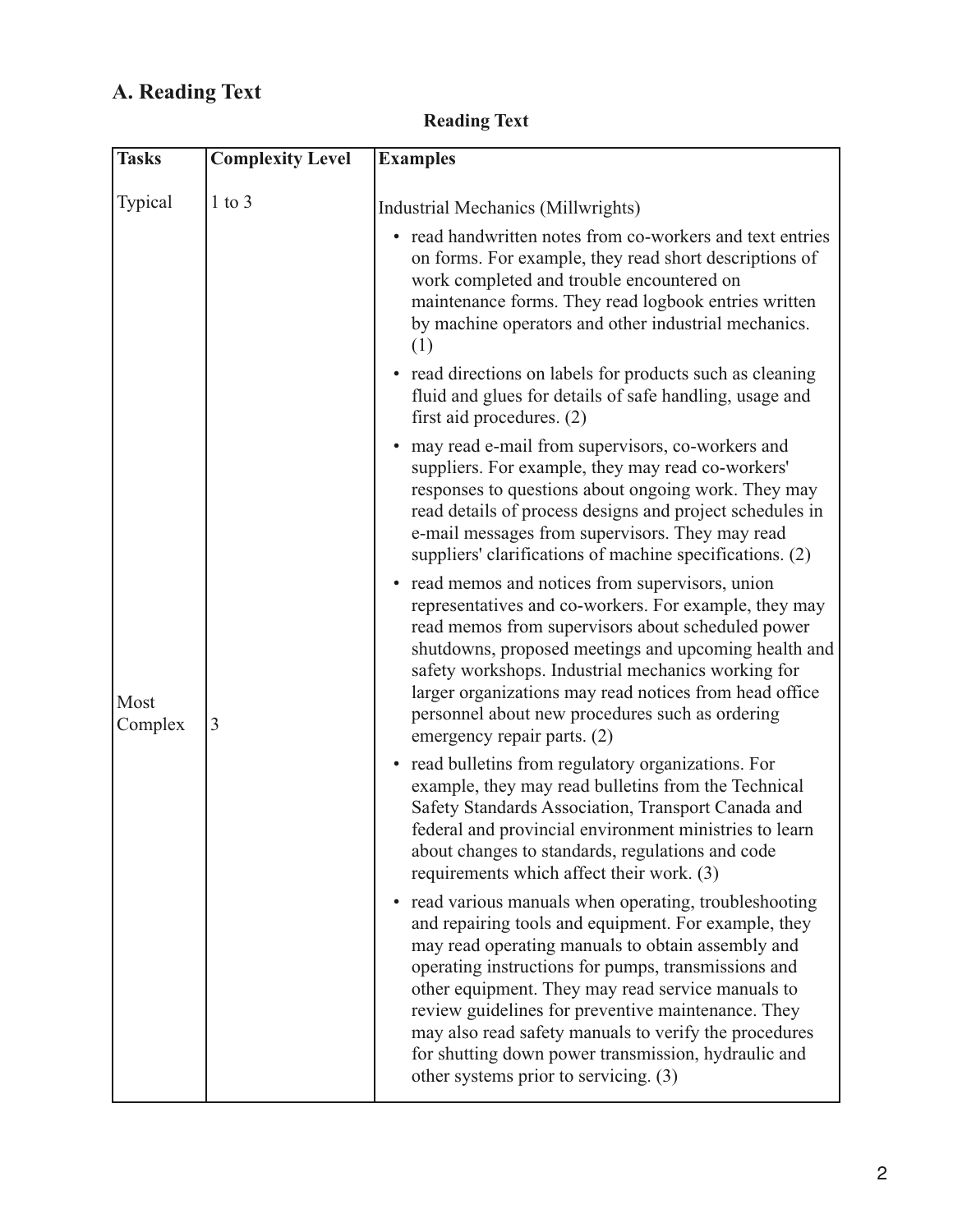# **Reading Summary**

The symbol  $\sqrt{ }$  is explained in the Use of Symbols section.

|                                                   | Purpose for Reading                                          |                                                         |                                                          |                                                           |  |
|---------------------------------------------------|--------------------------------------------------------------|---------------------------------------------------------|----------------------------------------------------------|-----------------------------------------------------------|--|
| <b>Type of Text</b>                               | To scan for specific<br>information/To locate<br>information | To skim<br>for overall<br>meaning, to<br>get the 'gist' | To read the<br>full text to<br>understand<br>or to learn | To read the<br>full text to<br>critique or<br>to evaluate |  |
| <b>Forms</b>                                      |                                                              | ٦                                                       |                                                          |                                                           |  |
| <b>Labels</b>                                     |                                                              |                                                         |                                                          |                                                           |  |
| Notes,<br>Letters,<br><b>Memos</b>                |                                                              |                                                         |                                                          |                                                           |  |
| Manuals,<br>Specifications,<br><b>Regulations</b> |                                                              |                                                         |                                                          |                                                           |  |
| Reports,<br>Books,<br><b>Journals</b>             |                                                              |                                                         |                                                          |                                                           |  |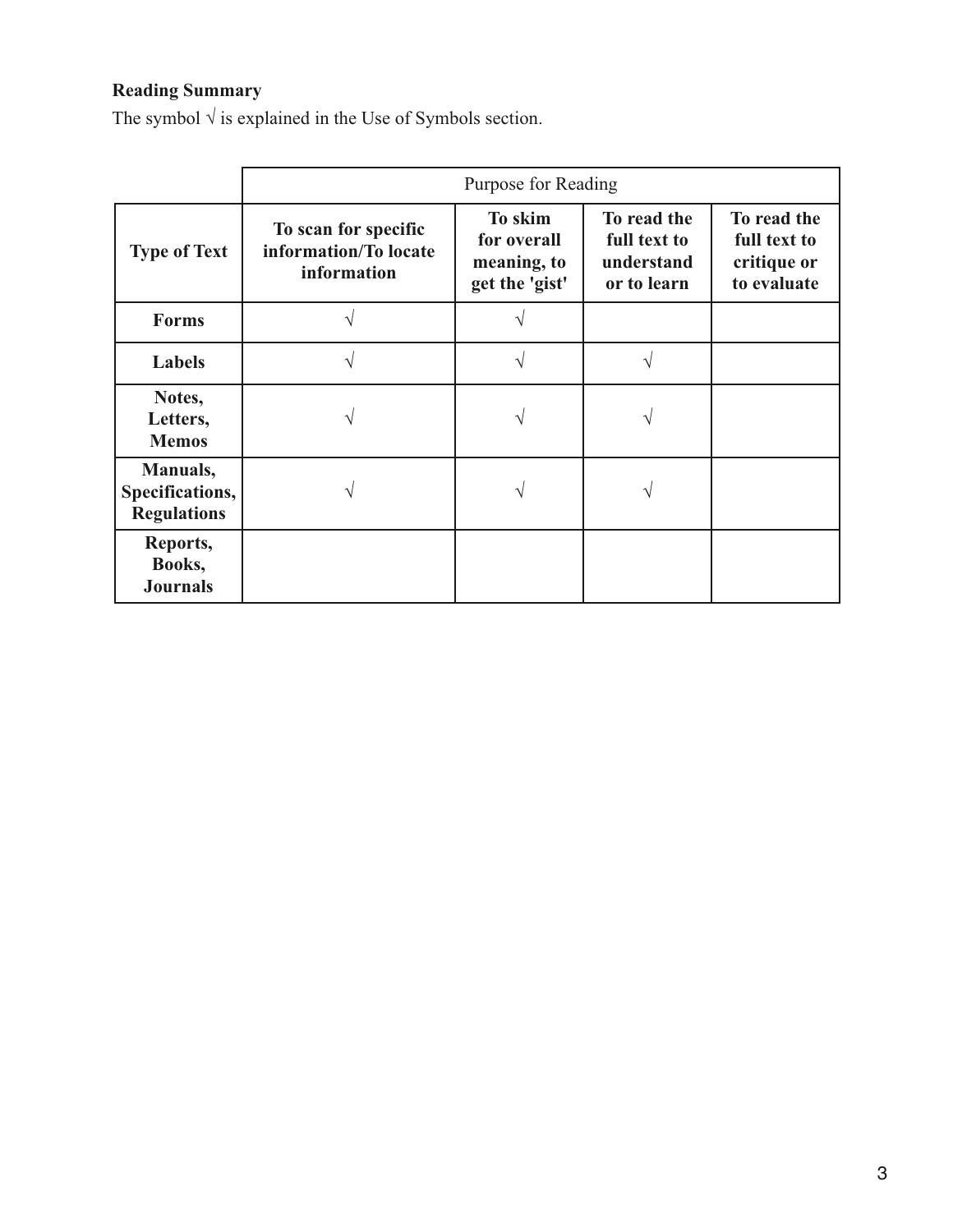## **B. Document Use**

| <b>Tasks</b>    | <b>Complexity Level</b> | <b>Examples</b>                                                                                                                                                                                                                                                                                                                                                                                                                                                                                                                                                           |
|-----------------|-------------------------|---------------------------------------------------------------------------------------------------------------------------------------------------------------------------------------------------------------------------------------------------------------------------------------------------------------------------------------------------------------------------------------------------------------------------------------------------------------------------------------------------------------------------------------------------------------------------|
| Typical         | $1$ to $3$              | Industrial Mechanics (Millwrights)                                                                                                                                                                                                                                                                                                                                                                                                                                                                                                                                        |
|                 |                         | • observe warning signs. For example, they scan phrases<br>and icons on caution and warning signs to identify<br>hazards in work areas. (1)                                                                                                                                                                                                                                                                                                                                                                                                                               |
|                 |                         | scan labels for data. For example, they may scan icons<br>$\bullet$<br>on fire extinguisher labels to identify the appropriate<br>types for different classes of fires. They may examine<br>labels on parts and equipment to locate part, model and<br>serial numbers, manufacturers' names and service dates.<br>They may also scan 'red tags' indicating a need for<br>repairs, on pumps and compressors to locate details of<br>malfunctions. (2)                                                                                                                      |
|                 |                         | • locate data in lists, tables and schedules. For example,<br>construction millwrights may scan lists to identify tools<br>and parts needed to assemble machinery. Maintenance<br>mechanics may read equipment maintenance schedules<br>to locate types and dates of repairs and to review<br>maintenance performed. (2), (daily)                                                                                                                                                                                                                                         |
|                 |                         | may interpret graphs. For example, maintenance<br>mechanics may interpret line graphs of volume outputs<br>when monitoring the functioning of equipment such as<br>pumps and compressors. Industrial mechanics may<br>interpret line graphs of voltage supply on multimeters at<br>varying machine operating speeds. (2)                                                                                                                                                                                                                                                  |
| Most<br>Complex | $\overline{3}$          | • complete forms. For example, they may complete<br>purchase orders and stock removal forms for parts and<br>supplies. They may complete periodic maintenance<br>forms, logbooks and work orders. They may check off<br>items and enter details of work completed, test results,<br>parts replaced and equipment status. They may have to<br>combine data from several sources to complete such<br>forms. $(3)$ , $(daily)$                                                                                                                                               |
|                 |                         | locate data on forms. For example, millwrights and<br>$\bullet$<br>industrial mechanics scan Material Safety Data Sheets<br>to locate information about the compositions, handling<br>hazards and first aid, storage and disposal procedures of<br>materials such as oils and solvents for lubricating and<br>cleaning parts. They review contracts and work orders<br>to identify job requirements. They may search different<br>sections of the forms to locate tool and material<br>specifications, target completion dates, work schedules<br>and late penalties. (3) |

### **Document Use**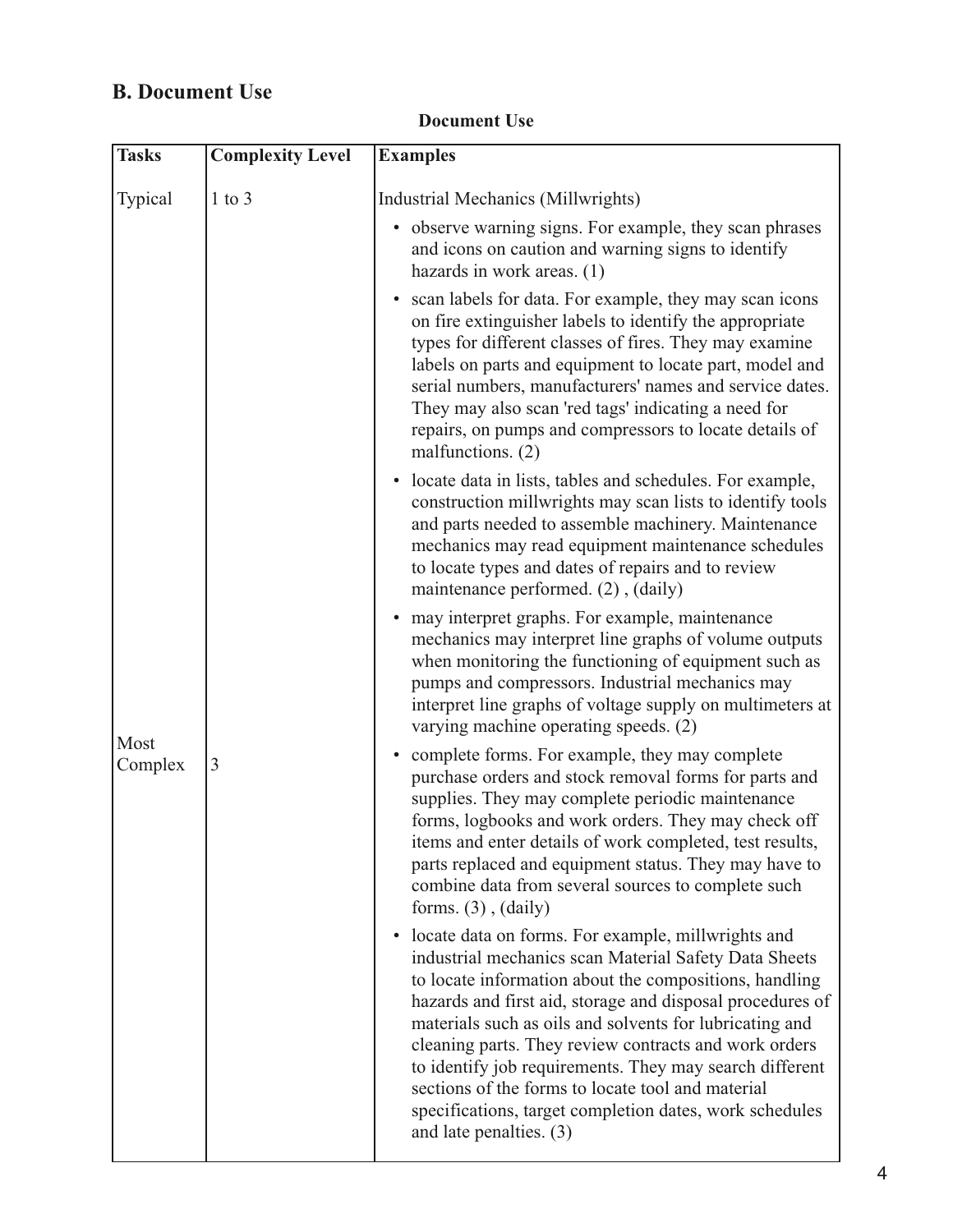| • interpret schematic drawings. For example, they may<br>review schematic drawings of mechanical, structural,<br>pneumatic and hydraulic systems to understand their<br>operation and identify malfunctions. (3)<br>• retrieve data from scale drawings. For example, they<br>may scan technical drawings to identify the locations of<br>machinery to be installed and serviced. They may also<br>take measurements from scale drawings to check that<br>new machinery can be set up in the available space.<br>They study assembly drawings of equipment such as<br>sizes of bearings, bushings, belts and chains. (3) |  |                                                            |
|--------------------------------------------------------------------------------------------------------------------------------------------------------------------------------------------------------------------------------------------------------------------------------------------------------------------------------------------------------------------------------------------------------------------------------------------------------------------------------------------------------------------------------------------------------------------------------------------------------------------------|--|------------------------------------------------------------|
|                                                                                                                                                                                                                                                                                                                                                                                                                                                                                                                                                                                                                          |  |                                                            |
|                                                                                                                                                                                                                                                                                                                                                                                                                                                                                                                                                                                                                          |  | pulley systems to identify the locations, orientations and |

#### **Examples**

- create lists, tables and schedules. For example, construction millwrights may create lists of tools and supplies needed for machinery installations. Industrial mechanics may create tables to enter servicing data for new equipment.
- make sketches to illustrate dimensions, placements and orientations of parts in repairs and improvements. For example, an industrial mechanic may sketch a modified motor mount showing the placement of the nuts and bolts.
- may create technical drawings. For example, a millwright may create plan, elevation and sectional drawings to describe machinery modifications.

### **Document Use Summary**

- Read signs, labels or lists.
- Complete forms by marking check boxes, recording numerical information or entering words, phrases, sentences or text of a paragraph or more. The list of specific tasks varies depending on what was reported.
- Read completed forms containing check boxes, numerical entries, phrases, addresses, sentences or text of a paragraph or more. The list of specific tasks varies depending on what was reported.
- Read tables, schedules or other table-like text (e.g., read work shift schedules).
- Create tables, schedules or other table-like text.
- Enter information on tables, schedules or other table-like text.
- Obtain specific information from graphs or charts.
- Interpret information on graphs or charts.
- Recognize common angles such as 15, 30, 45 and 90 degrees.
- Draw, sketch or form common shapes such as circles, triangles, spheres, rectangles, squares, etc.
- Interpret scale drawings (e.g. blueprints or maps).
- Take measurements from scale drawings.
- Draw to scale.
- Read assembly drawings (e.g. those found in service and parts manuals).
- Create assembly drawings.
- Read schematic drawings (e.g. electrical schematics).
- Create schematic drawings.
- Make sketches.
- Obtain information from sketches, pictures or icons (e.g., computer toolbars).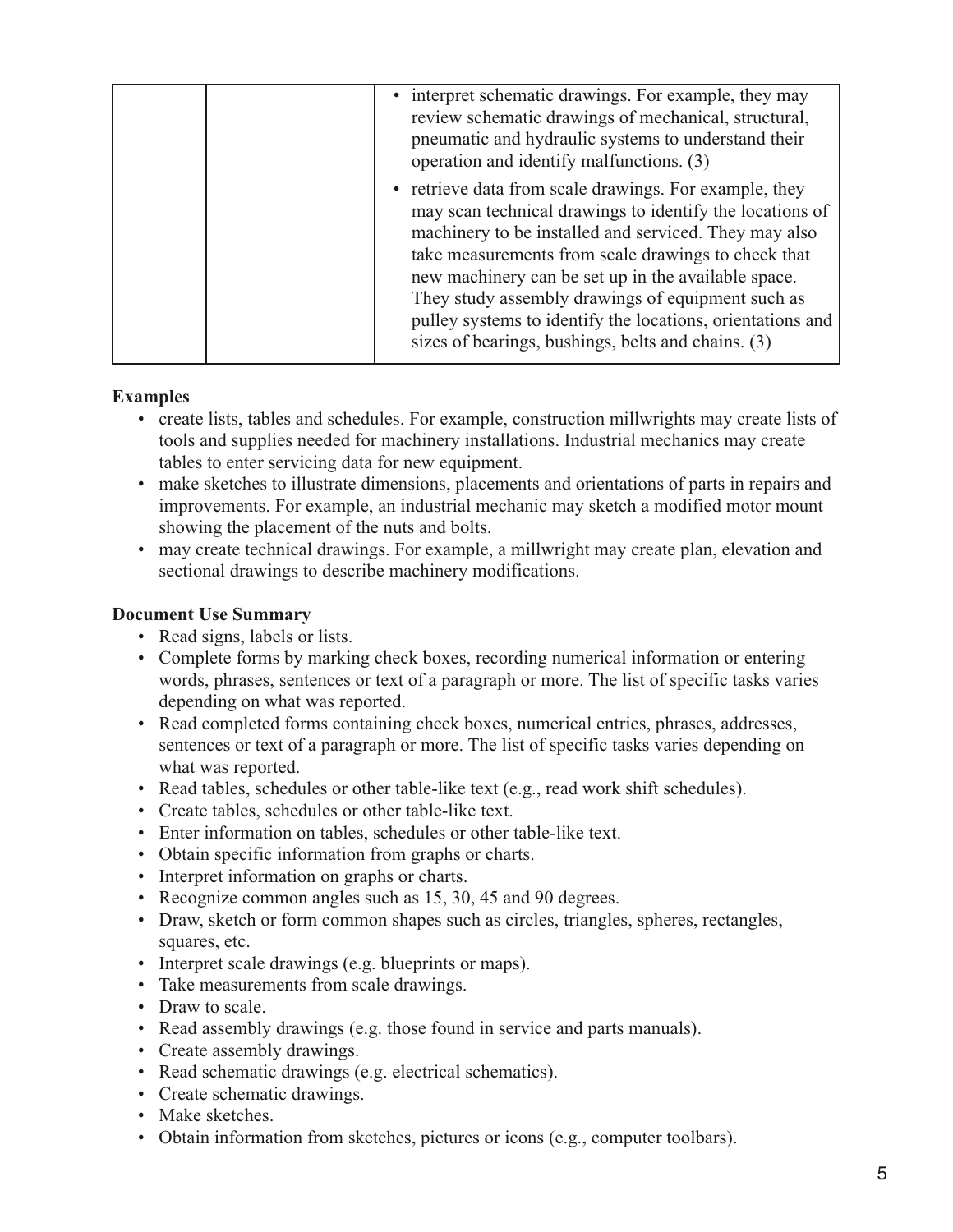# **C. Writing**

| <b>Writing</b> |
|----------------|
|----------------|

| <b>Tasks</b>    | <b>Complexity Level</b> | <b>Examples</b>                                                                                                                                                                                                                                                                                                                                                                                                                                                                                                                    |
|-----------------|-------------------------|------------------------------------------------------------------------------------------------------------------------------------------------------------------------------------------------------------------------------------------------------------------------------------------------------------------------------------------------------------------------------------------------------------------------------------------------------------------------------------------------------------------------------------|
| Typical<br>Most | 1                       | Industrial Mechanics (Millwrights)<br>• write brief text entries in entry forms and logbooks.<br>They make observations of equipment performance and<br>write reminders about tasks which need to be carried out<br>in logbooks. They describe malfunctions, challenges<br>encountered and work completed in work orders and<br>maintenance sheets. (1), (daily)<br>• may write e-mail to supervisors, co-workers and<br>suppliers. For example, they may write e-mail to co-<br>workers to ask and answer questions about ongoing |
| Complex         | $2$ to $3$              | work. They may also write e-mail messages to suppliers<br>to discuss equipment specifications. (2)<br>may write incident reports in forms. They describe the<br>malfunctions, breakdowns and accidents which occurred<br>and the repairs performed. They identify possible causes<br>and effects. They write precisely and accurately as the<br>information may be used during investigations and legal<br>actions. $(3)$                                                                                                          |
|                 |                         | may write maintenance and repair procedures. For<br>example, a stationary equipment mechanic writes repair<br>and servicing procedures for a mine hoisting system so<br>that the mine's owners can plan maintenance tasks and<br>equipment use. $(3)$                                                                                                                                                                                                                                                                              |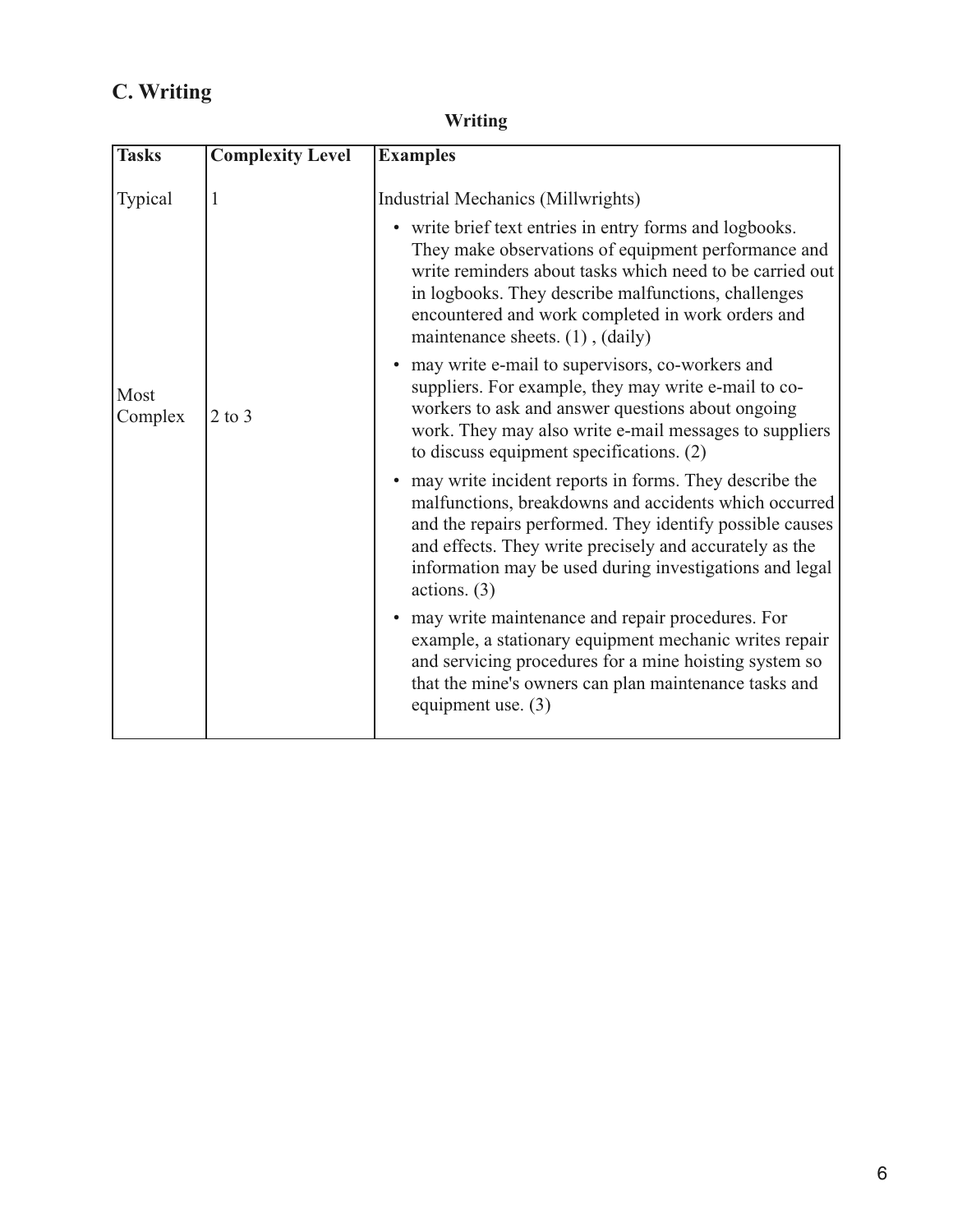# **Writing Summary**

The symbol  $\sqrt{ }$  is explained in the Use of Symbols section.

|                                                                            |                                          | Purpose for Writing    |                                                    |                                                   |                                                                  |                                       |                        |
|----------------------------------------------------------------------------|------------------------------------------|------------------------|----------------------------------------------------|---------------------------------------------------|------------------------------------------------------------------|---------------------------------------|------------------------|
| Length                                                                     | <b>To</b><br>organize/<br>to<br>remember | To keep a<br>record/to | To inform/<br>to request<br>document   information | <b>To</b><br>persuade/<br>to justify a<br>request | To present<br>an analysis<br><b>or</b><br>comparison or critique | <b>To present</b><br>an<br>evaluation | <b>To</b><br>entertain |
| <b>Text</b><br>requiring<br>less than<br>one<br> paragraph <br>of new text | V                                        | V                      | V                                                  |                                                   |                                                                  |                                       |                        |
| <b>Text rarely</b><br>requiring<br>more<br>than one<br>paragraph           | V                                        |                        | V                                                  |                                                   |                                                                  |                                       |                        |
| Longer<br>text                                                             |                                          |                        | V                                                  |                                                   |                                                                  |                                       |                        |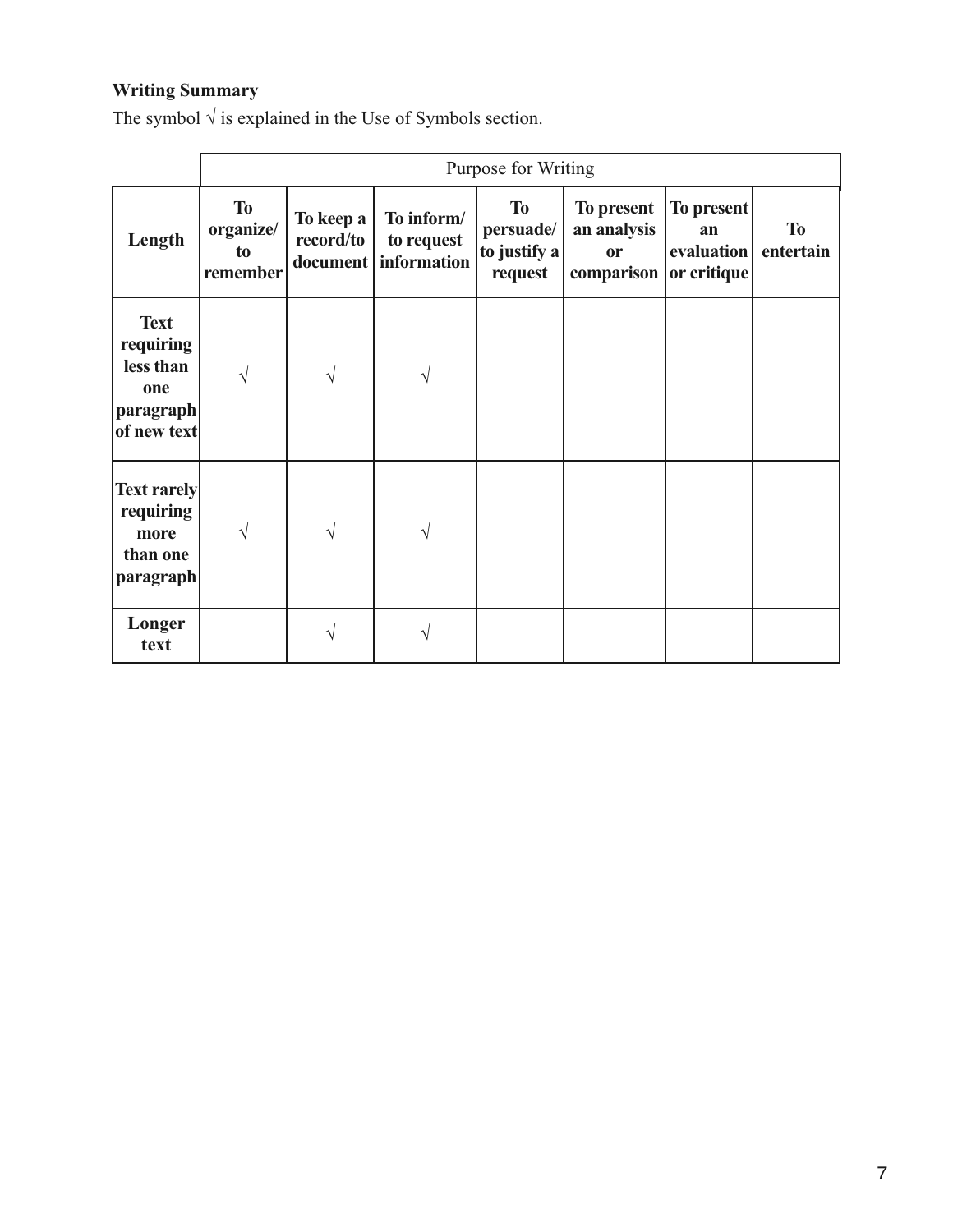# **D. Numeracy**

The symbol  $\sqrt{ }$  is explained in the Use of Symbols section.

### **Numeracy**

| <b>Tasks</b>                                           | <b>Complexity Level</b> | <b>Examples</b>                                                                                                                                                                                                                                                                                                                                                                                                                                                                                                                                                                            |
|--------------------------------------------------------|-------------------------|--------------------------------------------------------------------------------------------------------------------------------------------------------------------------------------------------------------------------------------------------------------------------------------------------------------------------------------------------------------------------------------------------------------------------------------------------------------------------------------------------------------------------------------------------------------------------------------------|
|                                                        |                         | Industrial Mechanics (Millwrights)                                                                                                                                                                                                                                                                                                                                                                                                                                                                                                                                                         |
| Money Math<br>Scheduling,<br>Budgeting &<br>Accounting | 12<br> 2                | • calculate expense claims for tools and supplies they<br>purchase and for travel to remote worksites,<br>workshops and courses. They calculate charges for<br>using personal vehicles by multiplying distances<br>travelled by per kilometre rates. They add amounts for<br>meals, hotel rooms, supplies and other applicable<br>expenses. (Money Math), (2)                                                                                                                                                                                                                              |
| Math<br>Measurement<br>and<br>Calculation<br>Math      | $1$ to $4$              | may schedule tasks for construction, repair and<br>maintenance projects. For example, construction<br>mechanics may draw up timelines and schedule<br>activities for equipment installation projects. They<br>adjust project schedules to accommodate disruptions<br>at work sites and delays in deliveries of equipment and<br>completion of subcontractors' work. Industrial<br>mechanics create schedules for the maintenance of<br>equipment in manufacturing plants. (Scheduling,<br>Budgeting & Accounting Math), (2)                                                                |
| Data Analysis 1 to 3<br>Math                           |                         | measure various physical properties using common<br>$\bullet$<br>measuring tools such as rulers, tapes, thermometers<br>and scales. For example, they measure the width of<br>plates and the length of pipes using measuring tapes<br>when replacing parts on machinery. (Measurement and<br>Calculation Math), (1), (daily)                                                                                                                                                                                                                                                               |
| Numerical<br>Estimation                                | $1$ to $2$              | • calculate distances, totals, maximums and minimums<br>and quantities required. For example, they calculate<br>the maximum end play allowed in a bearing by adding<br>a tolerance to a specified distance. They calculate<br>finished dimensions for parts that have to be powder<br>coated. They also calculate where to drill two<br>equidistant holes in a bracket. (Measurement and<br>Calculation Math), (2), (daily)                                                                                                                                                                |
|                                                        |                         | use specialized measuring tools such as vernier<br>$\bullet$<br>callipers, micrometers, angle finders, feeler gauges<br>and dial indicators. For example, they use feeler<br>gauges to measure clearances between volutes and<br>impellers on pumps. They measure the wear on<br>housings with micrometers and the outside diameters<br>of hoisting cables to thousandths of an inch using<br>vernier callipers. A construction mechanic measures<br>the speed of rollers using a strobe when fabricating<br>new fittings for a printing press. (Measurement and<br>Calculation Math), (3) |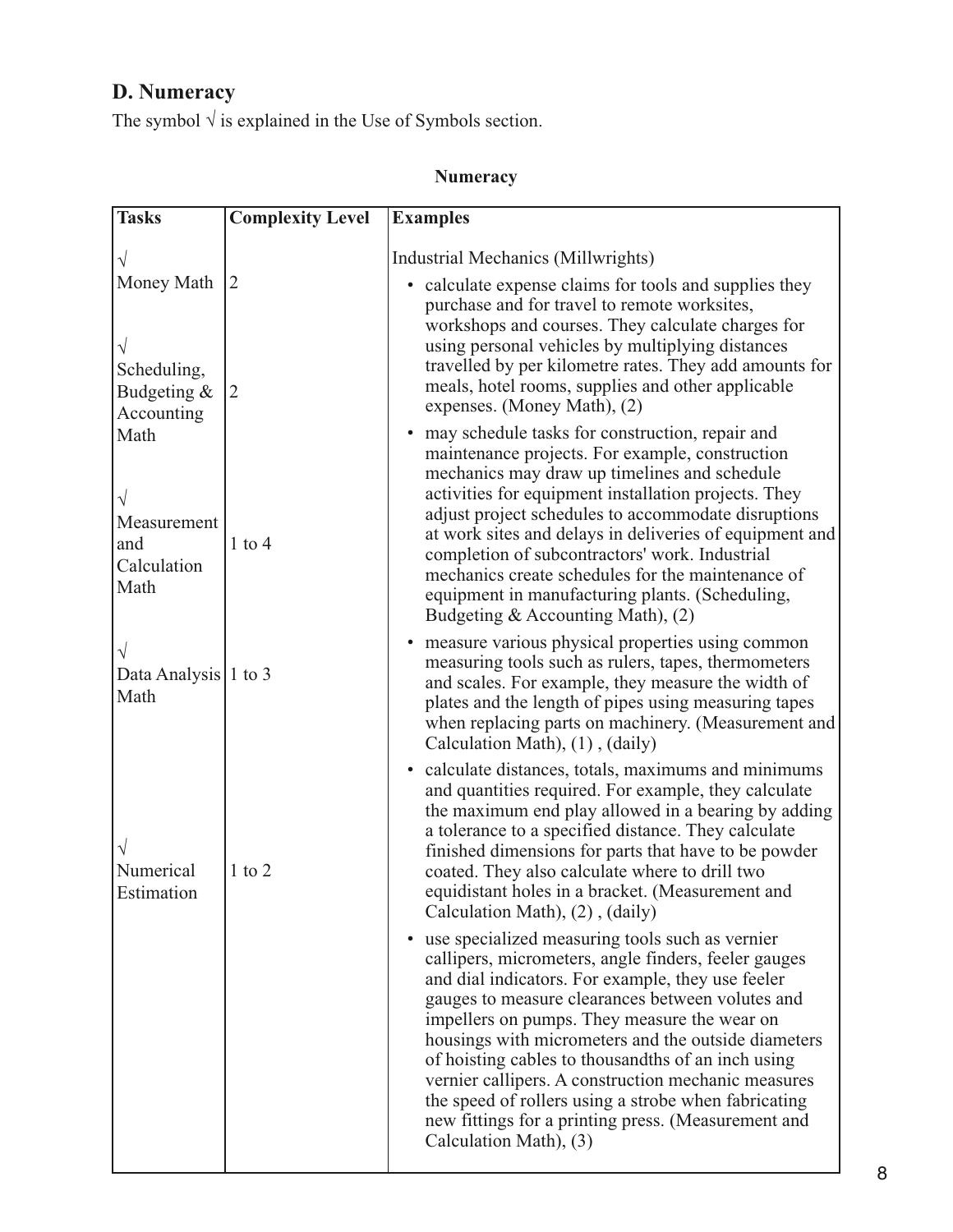|  | adjust and align machinery and equipment according<br>to specifications. For example, they align drive shafts,<br>belts and chains in conveyor systems using levelling<br>tools, shims and spacers. A stationary equipment<br>mechanic resets the drum shell assembly on a<br>production hoist after a major overhaul using<br>geometry to find centres and align parts.<br>(Measurement and Calculation Math), (3)                                                                                                                                                                   |
|--|---------------------------------------------------------------------------------------------------------------------------------------------------------------------------------------------------------------------------------------------------------------------------------------------------------------------------------------------------------------------------------------------------------------------------------------------------------------------------------------------------------------------------------------------------------------------------------------|
|  | • calculate loads, capacities and dimensions for<br>mechanical components and systems. For example, an<br>industrial mechanic may calculate the size and number<br>of steel plates needed to support the added load<br>capacity of two motors. A construction mechanic may<br>calculate the specifications of a concrete platform for<br>a two thousand pound diesel engine. A stationary<br>equipment mechanic may calculate the height and<br>diameter of a cylindrical storage tank with a capacity<br>of nine hundred litres of water. (Measurement and<br>Calculation Math), (4) |
|  | compare measurements such as width, height,<br>temperature, pressure and rotations per minute on a<br>variety of parts and equipment to specifications to<br>check if they are within acceptable ranges. (Data<br>Analysis Math), (1), (daily)                                                                                                                                                                                                                                                                                                                                        |
|  | • may collect and analyse data on equipment operation<br>such as temperature, speed and pressure to identify<br>rates and trends. For example, they may monitor the<br>pressures on intake and outtake pipes and liquid flow<br>rates in relation to operating specifications to<br>determine if there are blockages in the pipes, potential<br>leaks in pump seals or wear on impellers. They may<br>analyze the average pressure levels of compressors<br>over twenty-four hours to determine whether they are<br>operating correctly. (Data Analysis Math), (3)                    |
|  | estimate weights and distances. For example, they<br>$\bullet$<br>may estimate the weight of gearboxes and motors to<br>select appropriate lifting devices and procedures to<br>move them. (Numerical Estimation), (1)                                                                                                                                                                                                                                                                                                                                                                |
|  | • estimate time required to complete installation and<br>repair tasks. They consider the types of operations, the<br>complexity of the equipment involved and past<br>experiences with similar tasks. (Numerical<br>Estimation), $(2)$ , $(daily)$                                                                                                                                                                                                                                                                                                                                    |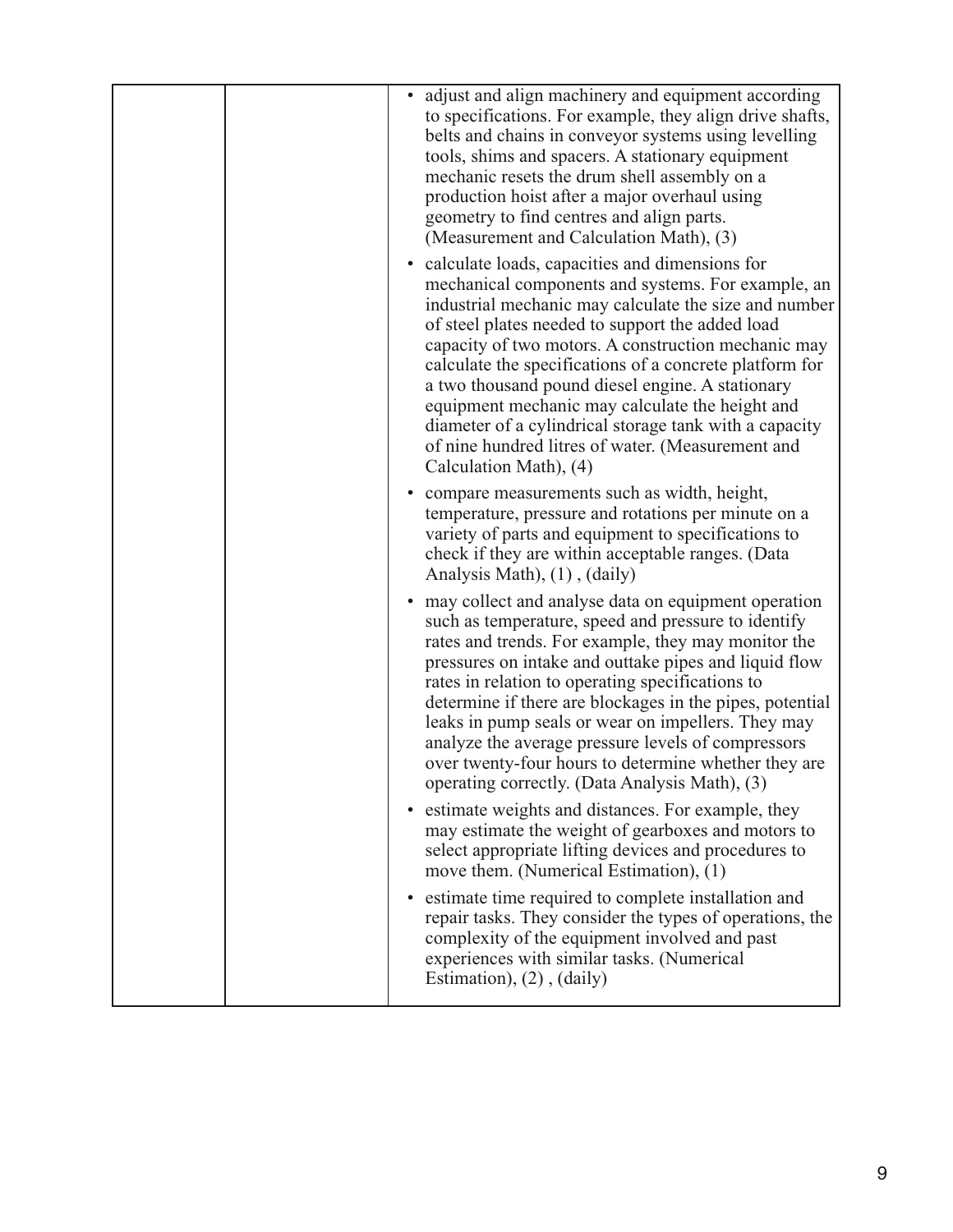# **Math Skills Summary**

### **a. Mathematical Foundations Used**

The symbol  $\sqrt{ }$  is explained in the Use of Symbols section.

| Code      | <b>Tasks</b>                           | <b>Examples</b>                                                                                                                                                                                                                                                                                                                                                                                  |  |  |  |  |
|-----------|----------------------------------------|--------------------------------------------------------------------------------------------------------------------------------------------------------------------------------------------------------------------------------------------------------------------------------------------------------------------------------------------------------------------------------------------------|--|--|--|--|
|           | <b>Number Concepts</b>                 |                                                                                                                                                                                                                                                                                                                                                                                                  |  |  |  |  |
| $\sqrt{}$ | <b>Whole Numbers</b>                   | Read and write, count, round off, add or subtract, multiply or divide<br>whole numbers.<br>For example, reading and writing part numbers, model numbers<br>and quantities of parts; counting parts such as bearings and<br>components such as sprockets; rounding off distances to clients'<br>locations; adding numbers of tests conducted; multiplying numbers<br>of parts by numbers of jobs. |  |  |  |  |
| V         | Integers                               | Read and write, add or subtract, multiply or divide integers.<br>For example, reading grades on lasers as above or below grade;<br>calculating the slopes of ramps and conveyors.                                                                                                                                                                                                                |  |  |  |  |
| V         | <b>Rational Numbers</b><br>- Fractions | Read and write, add or subtract fractions, multiply or divide by a<br>fraction, multiply or divide fractions.<br>For example, reading and writing measurements of parts in<br>fractions of an inch; subtracting tolerances from machine<br>specifications in fractions of an inch; adding and multiplying<br>dimensions of parts and components to fabricate in fractions of an<br>inch.         |  |  |  |  |
| V         | Rational Numbers<br>- Decimals         | Read and write, round off, add or subtract decimals, multiply or<br>divide by a decimal, multiply or divide decimals.<br>For example, reading and writing flow rates and liquid outputs of<br>volume capacities as decimal amounts; adding dollars and cents on<br>expense claims.                                                                                                               |  |  |  |  |
| V         | Rational Numbers<br>- Percent          | Read and write percents, calculate the percent one number is of<br>another, calculate a percent of a number.<br>For example, reading and writing tolerances expressed as<br>percentages; calculating the measured wear on parts as a percentage<br>of total allowable wear.                                                                                                                      |  |  |  |  |
|           | Equivalent<br><b>Rational Numbers</b>  | Convert between fractions and decimals or percentages.<br>Convert between decimals and percentages.<br>For example, converting the wear level of gas compressor veins<br>from fractions of an inch to percentage of wear; converting decimal<br>readings on gauges to percentages of output.                                                                                                     |  |  |  |  |
|           | Other Real<br>Numbers                  | Use powers and roots, scientific notation, significant digits.<br>For example, using powers in geometric formulae; measuring<br>dimensions to the third and fourth significant digits.                                                                                                                                                                                                           |  |  |  |  |

### **Mathematical Foundations Used**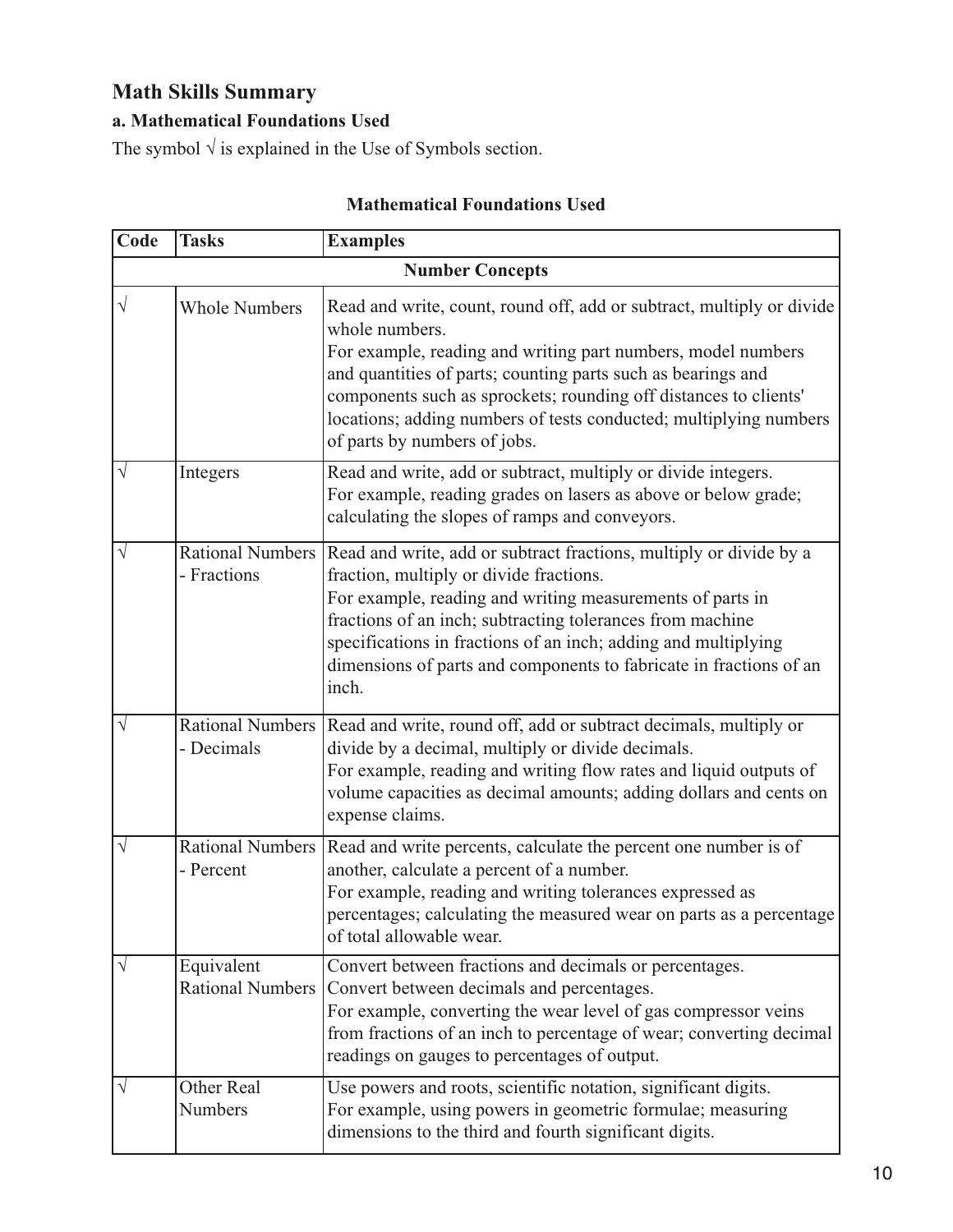| Code      | <b>Tasks</b>                         | <b>Examples</b>                                                                                                                                                                                                                                                                                                                                                                                                                                                                                                 |  |  |  |  |
|-----------|--------------------------------------|-----------------------------------------------------------------------------------------------------------------------------------------------------------------------------------------------------------------------------------------------------------------------------------------------------------------------------------------------------------------------------------------------------------------------------------------------------------------------------------------------------------------|--|--|--|--|
|           | <b>Patterns and Relations</b>        |                                                                                                                                                                                                                                                                                                                                                                                                                                                                                                                 |  |  |  |  |
|           | Equations and<br>Formulae            | Solve problems by constructing and solving equations with one<br>unknown.<br>Use formulae by inserting quantities for variables and solving.<br>For example, solving for belt travel per minute for given rates of<br>drive shaft rotation; using geometric formulae to calculate the<br>dimensions of cylinders for given volumes; using equations to<br>calculate speed and power relationships for pulleys, gears and<br>sprockets.                                                                          |  |  |  |  |
|           | Use of Rate, Ratio<br>and Proportion | Use a rate showing comparison between two quantities with<br>different units.<br>Use a ratio showing comparison between two quantities with the<br>same units.<br>Use a proportion showing comparison between two ratios or rates in<br>order to solve problems.<br>For example, using rate specifications such as pounds per square<br>inch; using ratios to find the rate of belt travel per minute; using<br>proportional calculations to take measurements from scale<br>drawings.<br>Using scale drawings. |  |  |  |  |
|           |                                      | <b>Shape and Spatial Sense</b>                                                                                                                                                                                                                                                                                                                                                                                                                                                                                  |  |  |  |  |
|           | Measurement<br>Conversions           | Perform measurement conversions.<br>For example, converting scale drawing measurements from inches<br>and feet to millimetres, centimetres and metres; converting gallons<br>of water into cubic feet and gallons per minute to litres per second;<br>converting Newton metres to foot pounds of torque.                                                                                                                                                                                                        |  |  |  |  |
| $\sqrt{}$ | Areas, Perimeters,<br>Volumes        | Calculate areas.<br>Calculate perimeters.<br>Calculate volumes.<br>For example, calculating areas of rectangular, circular, square and<br>triangular fabrications; calculating perimeters to construct railings;<br>calculating volumes of tanks.                                                                                                                                                                                                                                                               |  |  |  |  |
|           | Geometry                             | Use geometry.<br>For example, calculating the slopes, sides and bases of triangles to<br>fabricate ramps and supports; confirming that parts and components<br>are square, concentric and perpendicular; analyzing shapes into<br>constituent geometric shapes to plan fabrication steps.                                                                                                                                                                                                                       |  |  |  |  |
|           | Trigonometry                         | Use trigonometry.<br>For example, using right angle trigonometry when creating bolt<br>patterns for drilling or machine installation.<br>Recognizing common angles.<br>Drawing, sketching and forming common forms and figures.                                                                                                                                                                                                                                                                                 |  |  |  |  |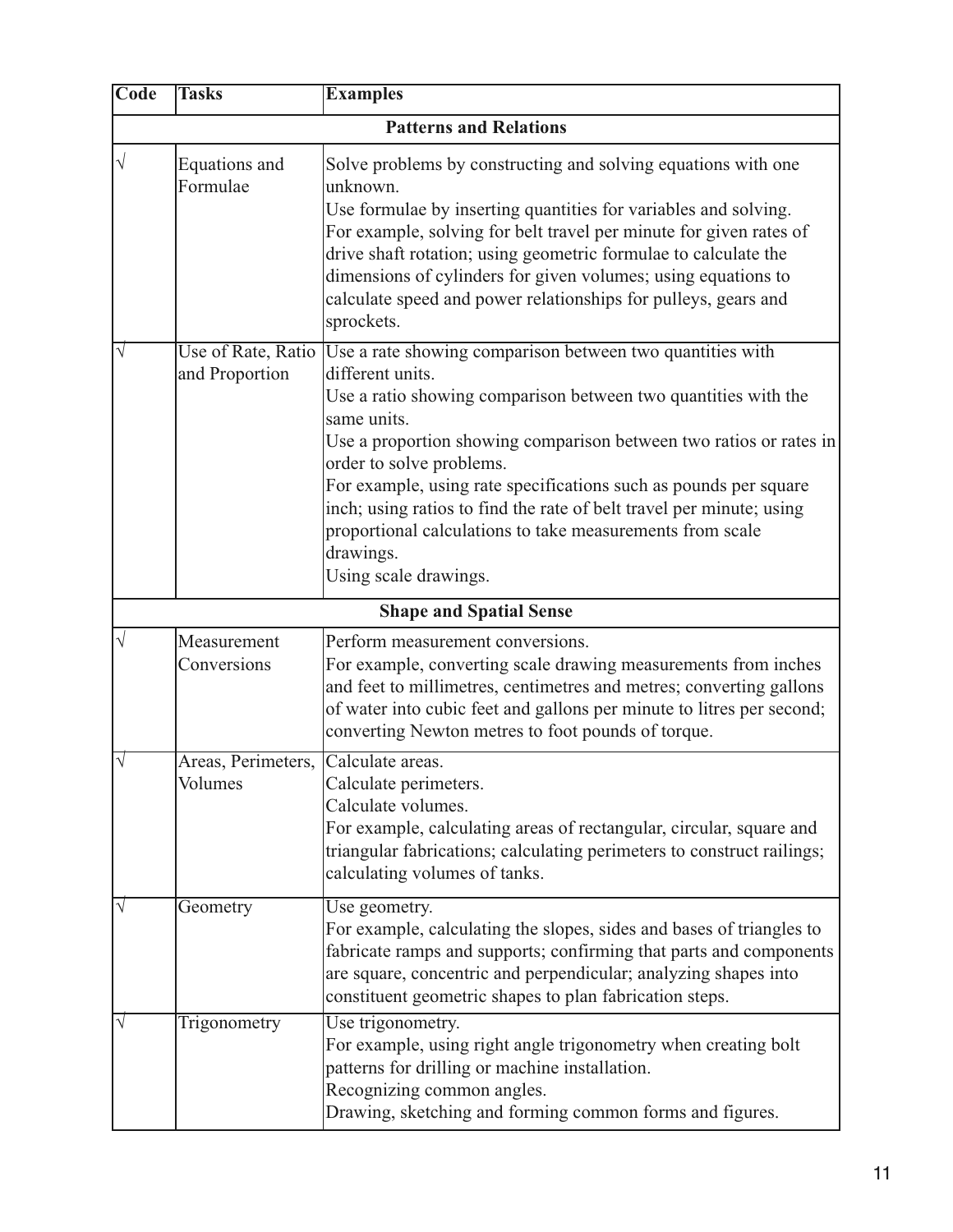| Code | <b>Tasks</b>                      | <b>Examples</b>                                                                                                                                                                                                                                                                                                                                                                                                                                                                                                                                          |  |  |  |  |
|------|-----------------------------------|----------------------------------------------------------------------------------------------------------------------------------------------------------------------------------------------------------------------------------------------------------------------------------------------------------------------------------------------------------------------------------------------------------------------------------------------------------------------------------------------------------------------------------------------------------|--|--|--|--|
|      | <b>Statistics and Probability</b> |                                                                                                                                                                                                                                                                                                                                                                                                                                                                                                                                                          |  |  |  |  |
|      | Summary<br>Calculations           | Calculate averages.<br>Calculate rates other than percentages.<br>Calculate proportions or ratios.<br>For example, calculating average rates of material production,<br>average flow rates, average pressure and temperature readings;<br>calculating rates of travel in metres per second when setting<br>machine speed; calculating gear and pulley ratios to adjust<br>conveyors.                                                                                                                                                                     |  |  |  |  |
|      | Statistics and<br>Probability     | Use descriptive statistics (e.g. collecting, classifying, analyzing and<br>interpreting data).<br>Use inferential statistics (e.g. using mathematical theories of<br>probability, making conclusions about a population or about how<br>likely it is that some event will happen).<br>For example, collecting and analyzing equipment readings,<br>measurements and other data; using probability to determine the<br>likelihood of equipment and parts failures.<br>Using tables, schedules or other table-like text.<br>Using graphical presentations. |  |  |  |  |

#### **b. How Calculations are Performed**

- In their heads.
- Using a pen and paper.
- Using a calculator.
- Using a computer.

#### **c. Measurement Instruments Used**

- Time. For example, using watches, clocks and timers.
- Weight or mass. For example, using scales and weightometers.
- Distance or dimension. For example, using digital and standard tape measures, rulers, telescopic depth gauges, squares, feeler gauges, vernier callipers and micrometers.
- Liquid volume. For example, using measuring cups.
- Temperature. For example, using thermometers, temperature gauges and heat guns.
- Pressure. For example, using compression testers and pressure gauges.
- Wattage. For example, using wattmeters.
- Angles. For example, using protractors, angle finders, plumb bobs and laser levels.
- Rotations per minute. For example, using tachometers.
- Force. For example, using torque wrenches.
- Flow. For example, using flow meters.
- Use the SI (metric) measurement system.
- Using the imperial measurement system.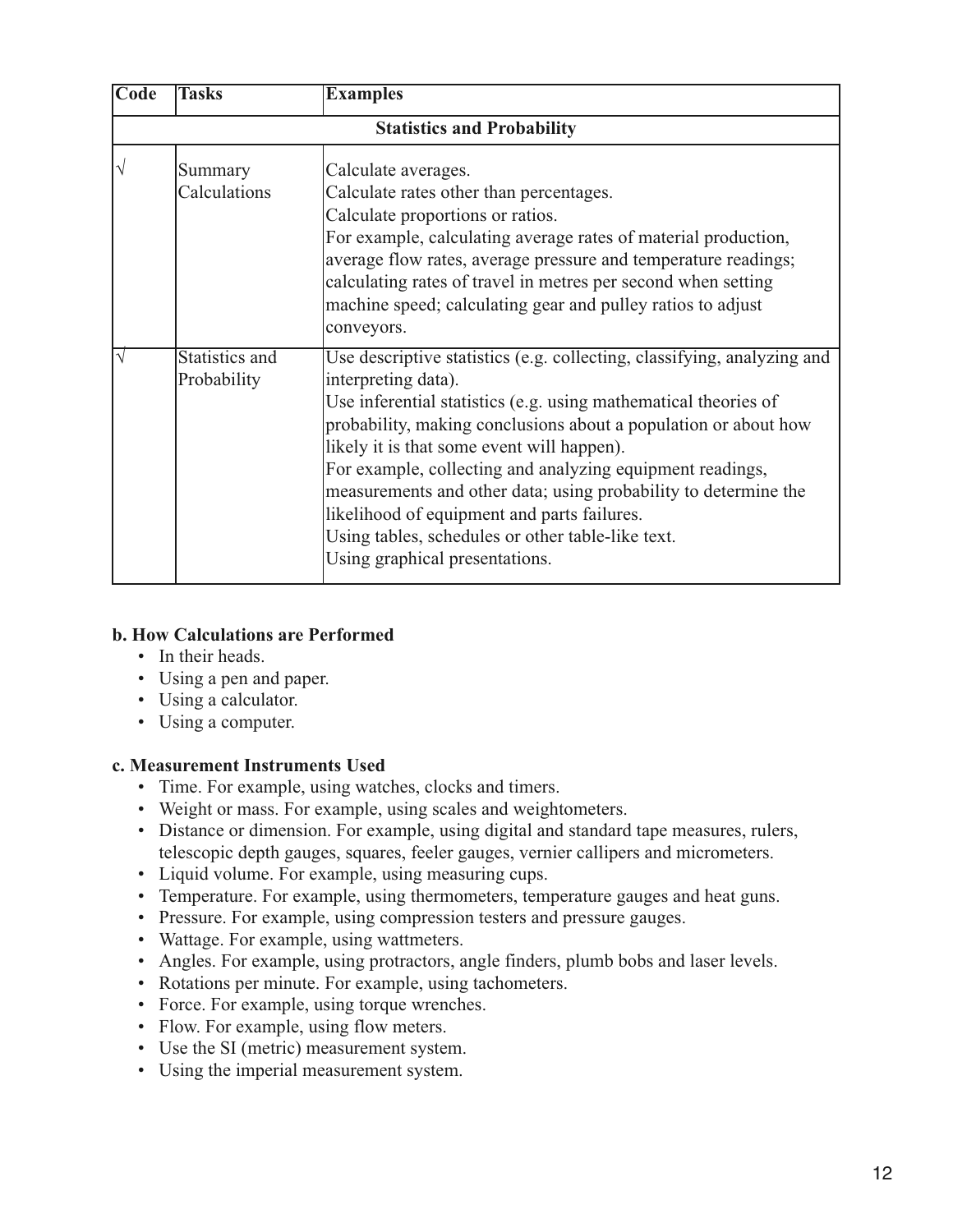## **E. Oral Communication**

| <b>Tasks</b> | <b>Complexity Level</b> | <b>Examples</b>                                                                                                                                                                                                                                                                                                                                                                                                                                                                                                                                                          |
|--------------|-------------------------|--------------------------------------------------------------------------------------------------------------------------------------------------------------------------------------------------------------------------------------------------------------------------------------------------------------------------------------------------------------------------------------------------------------------------------------------------------------------------------------------------------------------------------------------------------------------------|
| Typical      | $1$ to $2$              | Industrial Mechanics (Millwrights)                                                                                                                                                                                                                                                                                                                                                                                                                                                                                                                                       |
|              |                         | • talk to suppliers and contractors about equipment<br>specifications and access, orders, delivery and service<br>times and price quotes. For example, a maintenance<br>mechanic may ask an electrical contractor about the<br>cost and time needed to disconnect and reconnect<br>machinery. $(1)$                                                                                                                                                                                                                                                                      |
| Most         | 3                       | • discuss work orders, equipment malfunctions and job<br>task coordination with co-workers. For example,<br>industrial mechanics may discuss job task coordination<br>and shared equipment with other mechanics during<br>repairs. Stationary equipment mechanics may question<br>plant operators about the behaviour of equipment<br>before and during malfunctions. Maintenance<br>mechanics may discuss different options for mounting<br>motors on conveyor systems. They share their<br>expertise and creativity to identify the best methods.<br>$(2)$ , $(daily)$ |
| Complex      |                         | • inform supervisors about work progress and seek<br>guidance and approvals from them. They discuss<br>problems and solutions with supervisors and make<br>recommendations. For example, industrial mechanics<br>may recommend performing maintenance on specific<br>machines during scheduled downtime. Maintenance<br>mechanics may recommend improvements such as<br>changing the maintenance schedules for ventilation<br>systems to increase their longevity. (2)                                                                                                   |
|              |                         | may discuss ongoing work with clients, advise them<br>$\bullet$<br>about maintenance and propose equipment<br>modifications. For example, a millwright repairing a<br>printing press may suggest the redesign of a paper<br>feeder system to the clients' plant manager. (2)                                                                                                                                                                                                                                                                                             |

### **Oral Communication**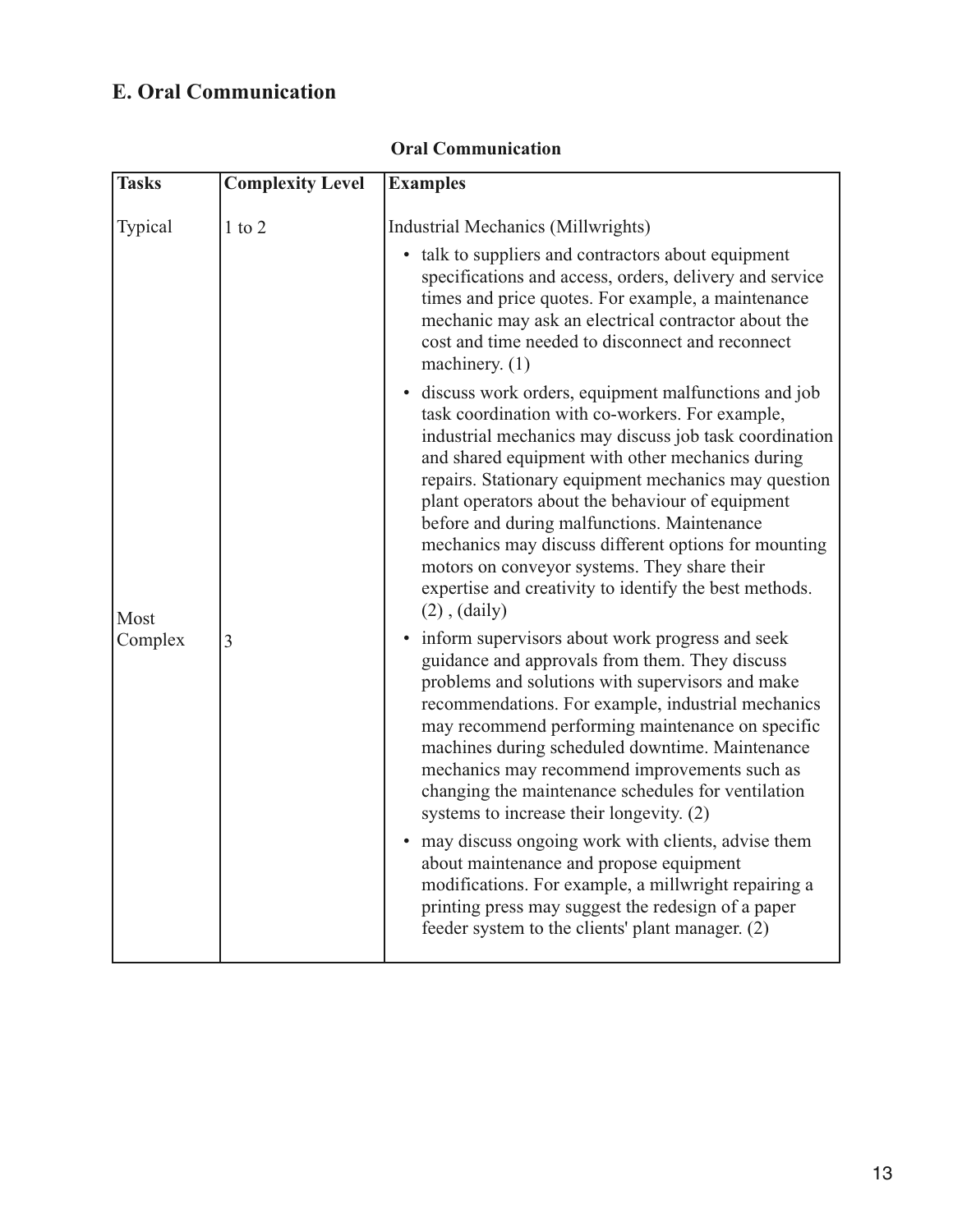| discuss safety, productivity, major repairs and<br>$\bullet$<br>procedural and policy changes at meetings with co-<br>workers, supervisors, engineers and clients. For<br>example, an industrial mechanic may participate in<br>pre-overhaul meetings for complex repairs to hoists<br>and conveyor systems. The mechanic may contribute<br>suggestions such as proposing efficient lifting<br>procedures to move very heavy machinery. A<br>stationary equipment mechanic may meet with<br>supervisors and engineers to discuss equipment<br>upgrades and advise them about movement and |
|-------------------------------------------------------------------------------------------------------------------------------------------------------------------------------------------------------------------------------------------------------------------------------------------------------------------------------------------------------------------------------------------------------------------------------------------------------------------------------------------------------------------------------------------------------------------------------------------|
| vibration in a large conveyor system. (2)<br>• may teach practices and procedures to co-workers,<br>apprentices and clients. For example millwrights may<br>teach preventive maintenance practices for newly-<br>installed equipment to clients. Industrial mechanics<br>may demonstrate the operation of new plasma cutting<br>tools to co-workers and explain proper set-up<br>procedures, safety precautions and the range of uses.<br>(3)                                                                                                                                             |

#### **Modes of Communication Used**

- In person. For example, consulting plant operators for details about machinery performance.
- Using a telephone. For example, calling suppliers to discuss machine specifications.
- Using a two-way radio or other such means. For example, speaking with stationary engineers to check operating levels in large systems during emergency repair calls.
- Using specialized communications signals. For example, using standard hand and arm signals to direct crane operators delivering large machinery to work sites.

### **Environmental Factors Affecting Communication**

Plant equipment, shop tools and large trucks at job sites create levels of noise which impede and sometimes prohibit oral communication.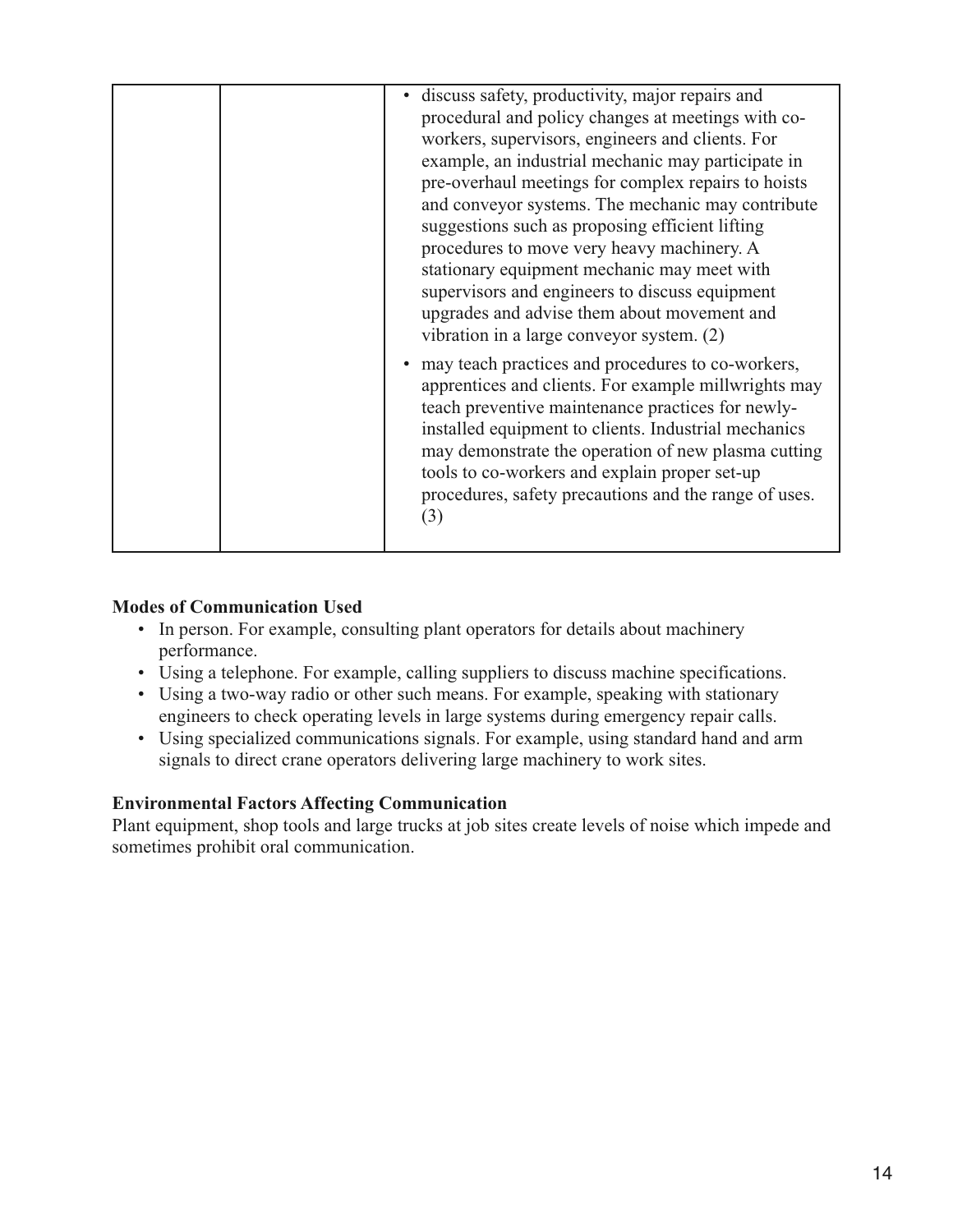# **Oral Communication Summary**

The symbol  $\sqrt{ }$  is explained in the Use of Symbols section.

|                                                                               | Purpose for Oral Communication (Part I) |                     |                                                                     |                                   |                                                            |                         |
|-------------------------------------------------------------------------------|-----------------------------------------|---------------------|---------------------------------------------------------------------|-----------------------------------|------------------------------------------------------------|-------------------------|
| <b>Type</b>                                                                   | To greet                                | To take<br>messages | To provide<br>/receive<br>information,<br>explanation,<br>direction | To seek,<br>obtain<br>information | <b>To</b><br>co-ordinate<br>work with<br>that of<br>others | To reassure,<br>comfort |
| <b>Listening</b><br>(little or no<br>interaction)                             |                                         |                     |                                                                     |                                   |                                                            |                         |
| <b>Speaking</b><br>(little or no<br>interaction)                              |                                         |                     |                                                                     |                                   |                                                            |                         |
| <b>Interact with</b><br>co-workers                                            |                                         |                     | $\sqrt{}$                                                           | V                                 | $\sqrt{ }$                                                 |                         |
| Interact with<br>those you<br>supervise or<br>direct                          |                                         |                     | $\sqrt{}$                                                           | V                                 | V                                                          |                         |
| Interact with<br>supervisor/<br>manager                                       |                                         |                     | V                                                                   | V                                 |                                                            |                         |
| <b>Interact with</b><br>peers and<br>colleagues<br>from other<br>organization |                                         |                     |                                                                     |                                   |                                                            |                         |
| <b>Interact with</b><br>customers/<br>clients/<br>public                      |                                         |                     |                                                                     |                                   |                                                            |                         |
| Interact with<br>suppliers,<br>servicers                                      |                                         |                     |                                                                     |                                   |                                                            |                         |
| Participate<br>in group<br>discussion                                         |                                         |                     | V                                                                   | V                                 | V                                                          |                         |
| <b>Present</b><br>information<br>to a small<br>group                          |                                         |                     |                                                                     |                                   |                                                            |                         |
| Present<br>information<br>to a large<br>group                                 |                                         |                     |                                                                     |                                   |                                                            |                         |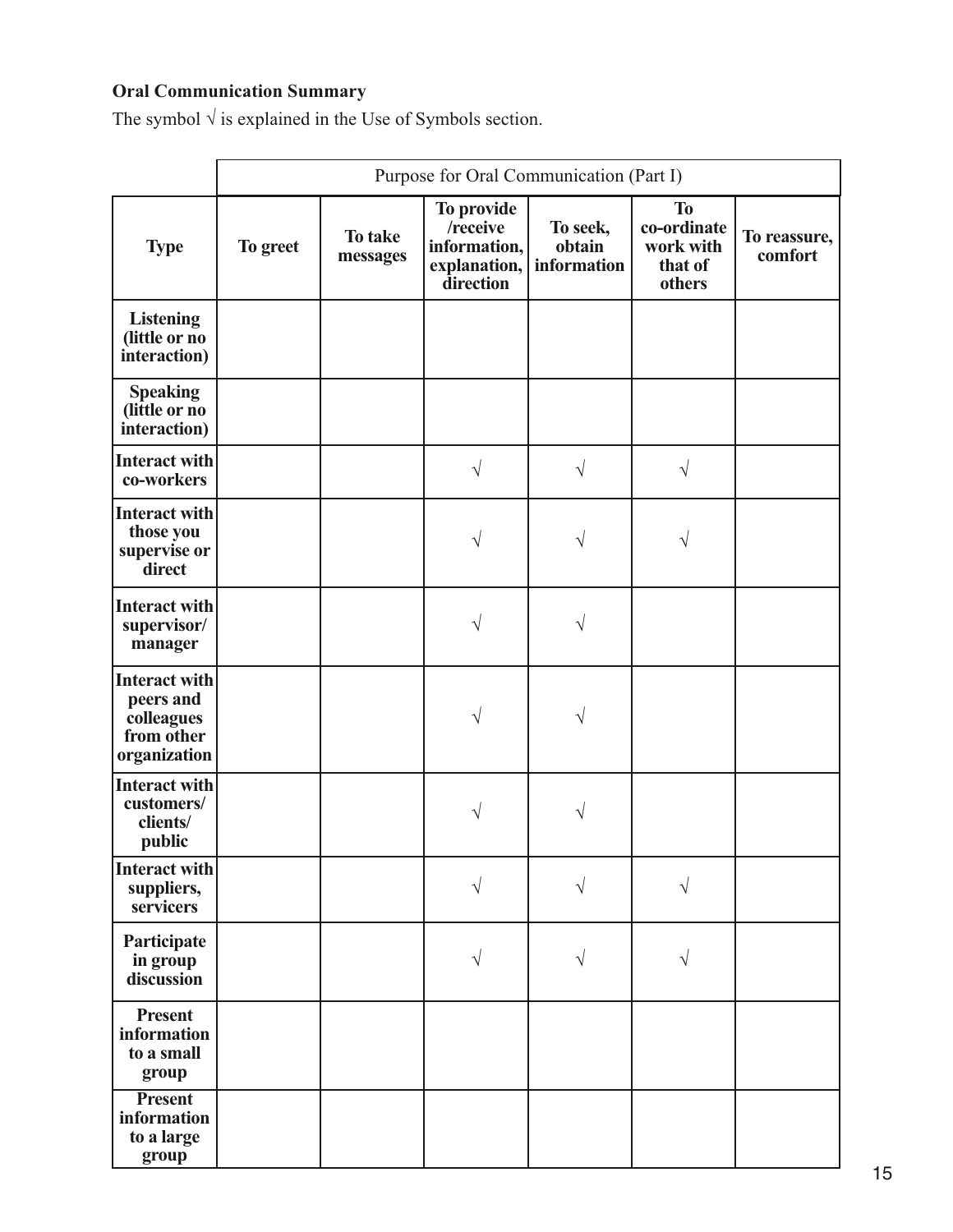The symbol  $\sqrt{ }$  is explained in the Use of Symbols section.

|                                                                        | Purpose for Oral Communication (Part II)                    |             |                                     |                                                        |                                      |              |
|------------------------------------------------------------------------|-------------------------------------------------------------|-------------|-------------------------------------|--------------------------------------------------------|--------------------------------------|--------------|
| <b>Type</b>                                                            | <b>To discuss</b><br>(exchange<br>information,<br>opinions) | To persuade | <b>To</b><br>facilitate,<br>animate | To instruct,<br>instill<br>understanding,<br>knowledge | To negotiate,<br>resolve<br>conflict | To entertain |
| <b>Listening</b><br>(little or no<br>interaction)                      |                                                             |             |                                     |                                                        |                                      |              |
| <b>Speaking</b><br>(little or no<br>interaction)                       |                                                             |             |                                     |                                                        |                                      |              |
| Interact with<br>co-workers                                            | $\sqrt{}$                                                   | $\sqrt{}$   |                                     | $\sqrt{}$                                              |                                      |              |
| Interact with<br>those you<br>supervise or<br>direct                   |                                                             |             |                                     | V                                                      |                                      |              |
| Interact with<br>supervisor/<br>manager                                | V                                                           | V           |                                     | V                                                      |                                      |              |
| Interact with<br>peers and<br>colleagues<br>from other<br>organization |                                                             |             |                                     |                                                        |                                      |              |
| Interact with<br>customers/<br>clients/<br>public                      | V                                                           |             |                                     | V                                                      |                                      |              |
| Interact with<br>suppliers,<br>servicers                               |                                                             |             |                                     |                                                        |                                      |              |
| Participate<br>in group<br>discussion                                  |                                                             |             |                                     | $\sqrt{}$                                              |                                      |              |
| <b>Present</b><br>information<br>to a small<br>group                   |                                                             |             |                                     |                                                        |                                      |              |
| <b>Present</b><br>information<br>to a large<br>group                   |                                                             |             |                                     |                                                        |                                      |              |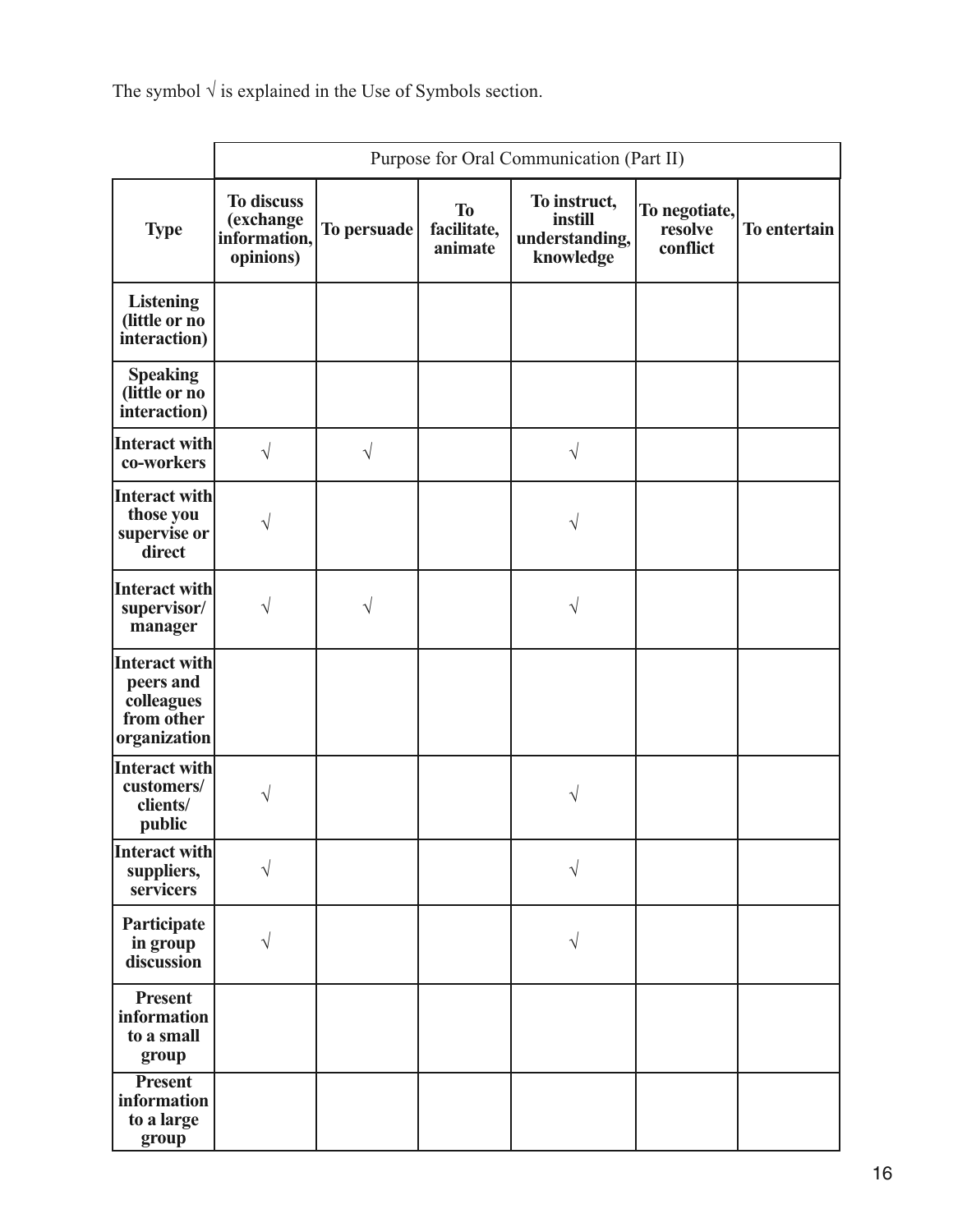# **F. Thinking Skills**

### **1. Problem Solving**

### **Problem Solving**

| <b>Tasks</b>    | <b>Complexity Level</b> | <b>Examples</b>                                                                                                                                                                                                                                                                                                                                                                     |
|-----------------|-------------------------|-------------------------------------------------------------------------------------------------------------------------------------------------------------------------------------------------------------------------------------------------------------------------------------------------------------------------------------------------------------------------------------|
| Typical         |                         | Industrial Mechanics (Millwrights)                                                                                                                                                                                                                                                                                                                                                  |
| Most<br>Complex | 3                       | encounter supervisors and managers who reject<br>suggestions for improvements to systems such as<br>backup equipment. Industrial mechanics conduct<br>research and write memos in which they discuss<br>present deficiencies and outline the consequences of<br>not carrying out repairs and upgrades. (2)                                                                          |
|                 |                         | • find that parts needed for maintenance and repairs are<br>unavailable. They fabricate replacement parts and<br>adapt parts from other machines. They may work with<br>engineers, co-workers and subcontractors to fabricate<br>replacement parts. They may need to obtain approvals<br>from supervisors, clients and manufacturing<br>representatives for non-standard parts. (3) |

### **2. Decision Making**

### **Decision Making**

| <b>Tasks</b>    | <b>Complexity Level</b> | <b>Examples</b>                                                                                                                                                                                                                                                                                                                                                                                                                                                                                                                        |
|-----------------|-------------------------|----------------------------------------------------------------------------------------------------------------------------------------------------------------------------------------------------------------------------------------------------------------------------------------------------------------------------------------------------------------------------------------------------------------------------------------------------------------------------------------------------------------------------------------|
| <b>Typical</b>  | 2                       | Industrial Mechanics (Millwrights)                                                                                                                                                                                                                                                                                                                                                                                                                                                                                                     |
| Most<br>Complex | 3                       | • choose among refurbish, repair and replacement<br>options for worn and defective parts such as hoses,<br>motors, valves, belts, pins, bolts, and bushings. They<br>take into consideration maintenance guidelines,<br>performance and test results, age and appearance of<br>parts, as well as availability, cost and ease of<br>replacement. $(2)$ , $(daily)$                                                                                                                                                                      |
|                 |                         | select materials and methods to maintain, repair and<br>improve industrial equipment and systems. When<br>choosing repair and maintenance methods, they<br>consider factors such as the durability, cost, ease of<br>access, safety and efficiency. For example, a<br>millwright decides to improve the protective housing<br>for a moving belt after noticing gaps that may allow<br>the belt to catch clothing. If the millwright chooses<br>inappropriate materials and methods, other workers<br>may be injured. $(3)$ , $(daily)$ |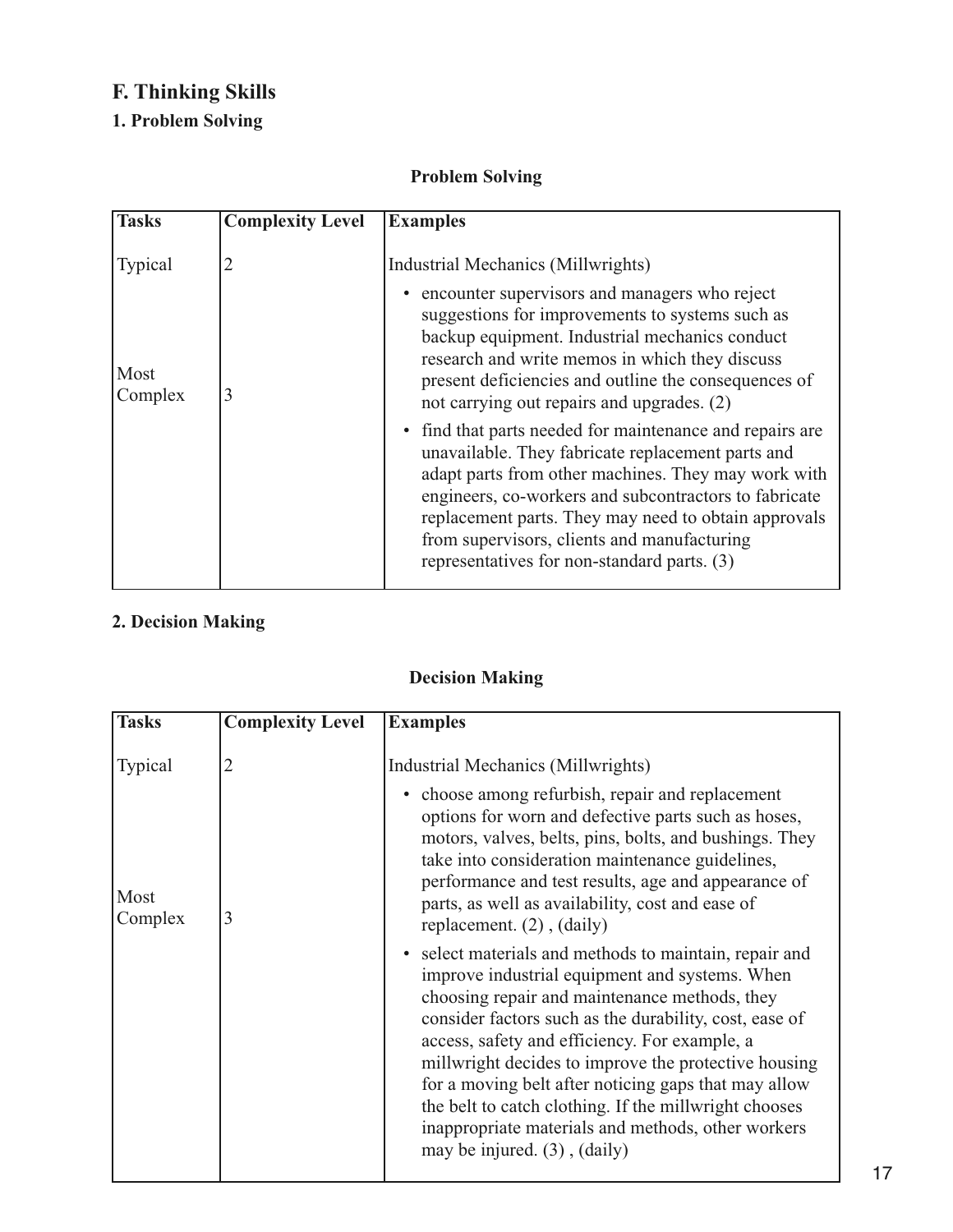# **3. Critical Thinking**

| <b>Tasks</b> | <b>Complexity Level</b> | <b>Examples</b>                                                                                                                                                                                                                                                                                                                                                                                 |
|--------------|-------------------------|-------------------------------------------------------------------------------------------------------------------------------------------------------------------------------------------------------------------------------------------------------------------------------------------------------------------------------------------------------------------------------------------------|
|              |                         |                                                                                                                                                                                                                                                                                                                                                                                                 |
| Typical      | $2$ to $3$              | Industrial Mechanics (Millwrights)                                                                                                                                                                                                                                                                                                                                                              |
|              |                         | • evaluate the condition of parts and equipment. They<br>visually inspect parts for signs of wear and damage.<br>They compare test results and measurements to<br>specifications. They verify measurements and gauge<br>readings for operating parameters such as motor<br>speeds, flow rates and temperatures to ensure the<br>equipment is operating correctly. (2)                           |
| Most         |                         | • assess feasibility of designs for small modifications to<br>equipment and machinery, sometimes in collaboration<br>with co-workers and supervisors. They ensure designs<br>meet technical specifications, performance<br>requirements and regulations. (2)                                                                                                                                    |
| Complex      | 3                       | • evaluate the safety of their work environments. They<br>consider criteria such as the availability of proper<br>equipment and tools, potential hazards and safety<br>codes. For example, they may evaluate their personal<br>safety before attempting to repair gas leaks in confined<br>and unventilated spaces. (3)                                                                         |
|              |                         | • may evaluate the performance of major industrial<br>systems and plant equipment. For example,<br>maintenance mechanics may evaluate the performance<br>of hoists, conveyors, pumps, ventilators and hydraulic<br>systems. They take into consideration operators'<br>observations, system specifications and test results.<br>They also refer to safety and environmental<br>regulations. (3) |

### **Critical Thinking**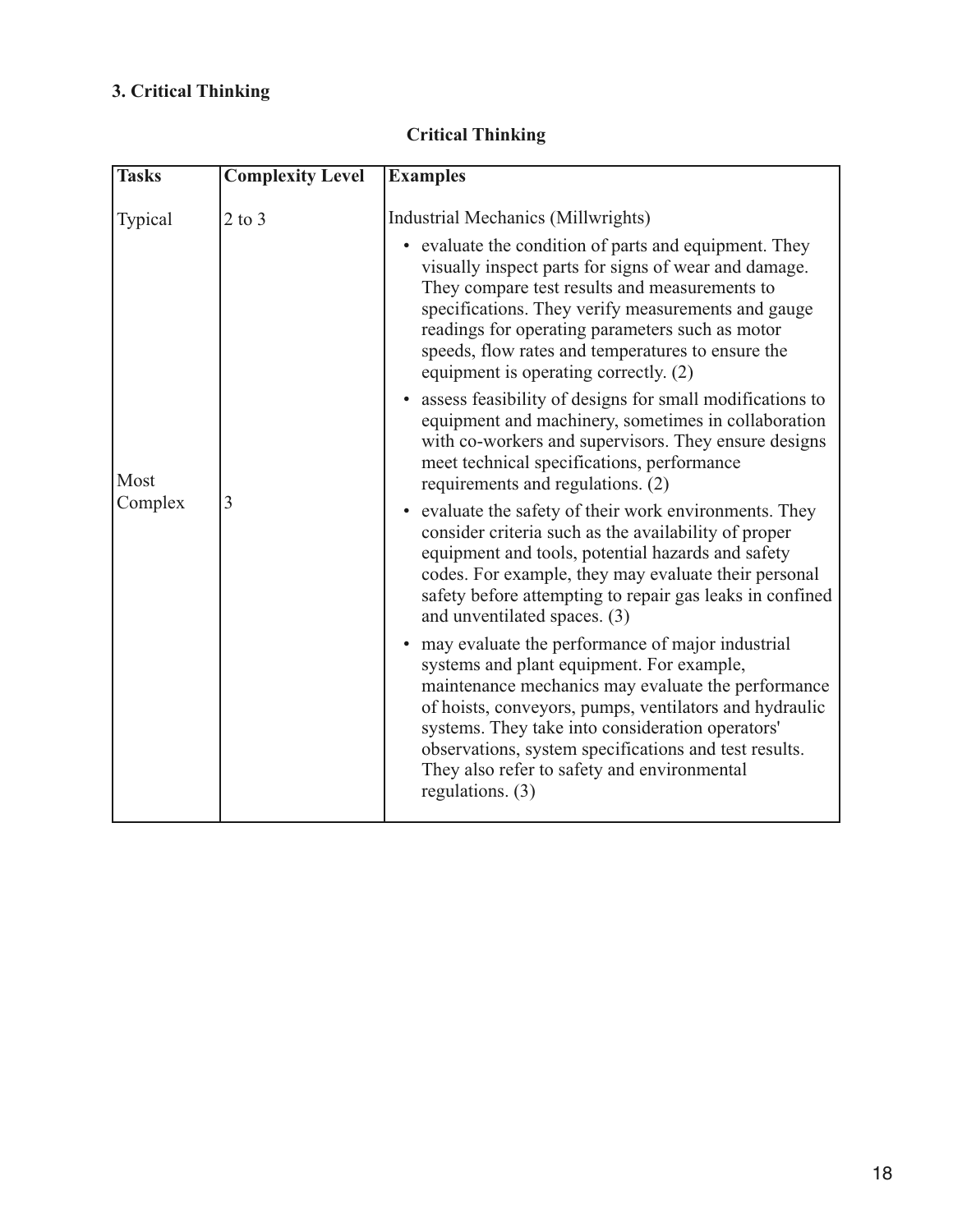#### **4. Job Task Planning and Organizing**

| <b>Complexity Level</b> | <b>Description</b>                                                                                                                                                                                                                                                                                                                                                                                                                                                                                                                                                                                                                                                        |
|-------------------------|---------------------------------------------------------------------------------------------------------------------------------------------------------------------------------------------------------------------------------------------------------------------------------------------------------------------------------------------------------------------------------------------------------------------------------------------------------------------------------------------------------------------------------------------------------------------------------------------------------------------------------------------------------------------------|
|                         | Own job planning and organizing<br>• Construction millwrights and industrial mechanics receive their<br>work assignments from their supervisors and plan their own job<br>tasks within that framework. On longer assignments, they follow<br>planned work schedules to coordinate their tasks with co-workers<br>and contractors. When emergencies require them to interrupt<br>scheduled work, they keep their supervisors informed of their<br>progress to enable effective rescheduling.<br>Planning and organizing for others<br>• Construction millwrights and industrial mechanics may delegate<br>tasks to apprentices and junior mechanics on larger repair jobs. |
|                         |                                                                                                                                                                                                                                                                                                                                                                                                                                                                                                                                                                                                                                                                           |

#### **Job Task Planning and Organizing**

#### **5. Significant Use of Memory**

#### **Examples**

• remember the order and orientation of parts and components during disassembly and reassembly of machinery. They also remember steps in disassembly and assembly sequences.

### **6. Finding Information**

#### **Finding Information**

| <b>Tasks</b>               | <b>Complexity Level</b> | <b>Examples</b>                                                                                                                                                                                                                                                                                                                                                                                                                                         |
|----------------------------|-------------------------|---------------------------------------------------------------------------------------------------------------------------------------------------------------------------------------------------------------------------------------------------------------------------------------------------------------------------------------------------------------------------------------------------------------------------------------------------------|
| Typical<br>More<br>Complex | $3$ to 4                | Industrial Mechanics (Millwrights)<br>find technical information needed to troubleshoot<br>faults with machinery and systems by drawing from a<br>number of sources. They run tests and check data on<br>checklists, forms, tables and graphs. They study<br>diagnostic flowcharts and schematic drawings in<br>operating and maintenance manuals. They locate<br>procedures in service bulletins and seek advice from<br>co-workers and suppliers. (3) |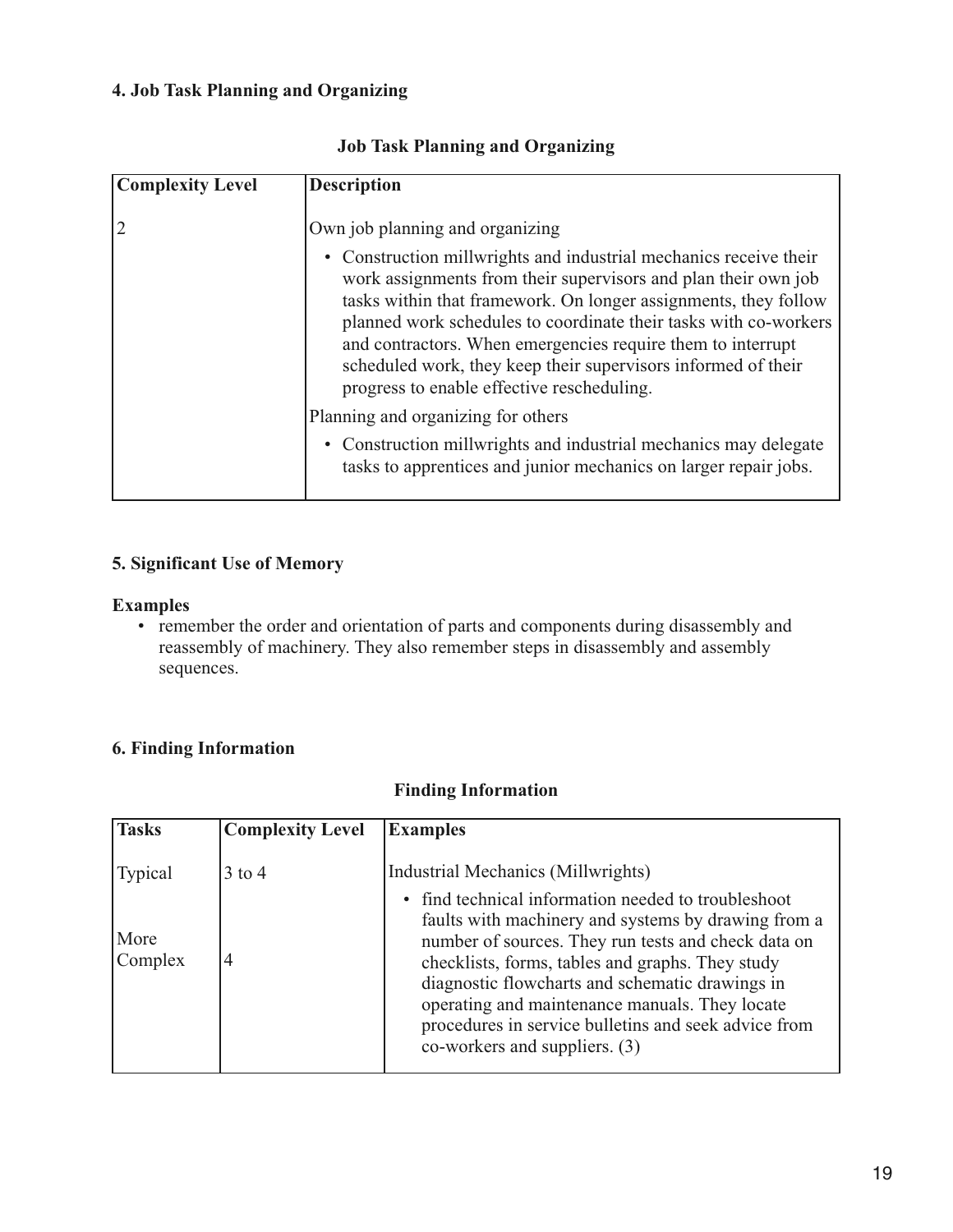### **G. Working with Others**

| <b>Complexity Level</b> | <b>Description</b>                                                                                                                                                                                                                                                                                                                       |
|-------------------------|------------------------------------------------------------------------------------------------------------------------------------------------------------------------------------------------------------------------------------------------------------------------------------------------------------------------------------------|
|                         | Construction millwrights and industrial mechanics perform many of<br>their tasks independently. They also form teams with co-workers,<br>clients and contractors when necessary to install and overhaul larger<br>pieces of equipment and complete industrial systems. They may<br>supervise and train apprentices and junior mechanics. |

#### **Working with Others**

#### **Participation in Supervisory or Leadership Activities**

- Participate in formal discussions about work processes or product improvement.
- Have opportunities to make suggestions on improving work processes.
- Monitor the work performance of others.
- Inform other workers or demonstrate to them how tasks are performed.
- Assign routine tasks to other workers.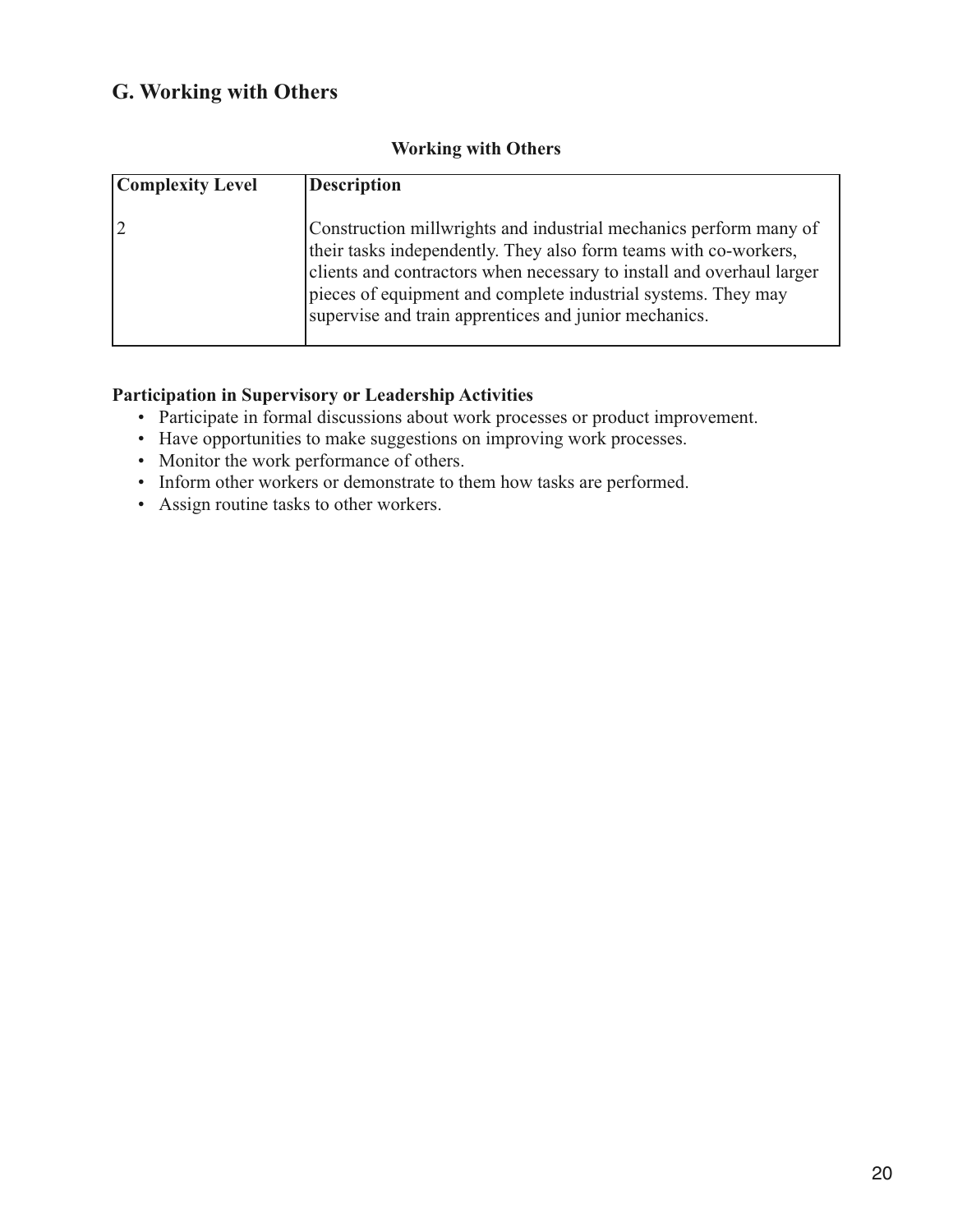# **H. Computer Use**

| <b>Tasks</b> | <b>Complexity Level</b> | <b>Examples</b>                                                                                                                                                                                                                                                                                                                                                                                                                                                                                                         |
|--------------|-------------------------|-------------------------------------------------------------------------------------------------------------------------------------------------------------------------------------------------------------------------------------------------------------------------------------------------------------------------------------------------------------------------------------------------------------------------------------------------------------------------------------------------------------------------|
|              |                         |                                                                                                                                                                                                                                                                                                                                                                                                                                                                                                                         |
| Typical      | $\overline{2}$          | Industrial Mechanics (Millwrights)                                                                                                                                                                                                                                                                                                                                                                                                                                                                                      |
|              |                         | • may use word processing. For example, they may<br>write, edit and format text for project proposals,<br>incident reports and maintenance procedures using<br>word processing programs such as Word. They may<br>also insert tables and drawings into documents. (2)                                                                                                                                                                                                                                                   |
| Most         |                         | may use databases. Industrial mechanics in larger<br>$\bullet$<br>plants and facilities may perform queries on<br>maintenance and financial systems databases. They<br>may also enter data from completed work orders into<br>their organizations' databases. (2)                                                                                                                                                                                                                                                       |
| Complex      | 2                       | may use computer-assisted design, manufacturing and<br>machining. For example, construction millwrights may<br>use programs such as AutoCAD to make small<br>adjustments to scale drawings to reflect modifications<br>to tools and equipment components. Maintenance<br>mechanics in large facilities may use distributed<br>control systems interfaced with programmable logic<br>controllers to monitor operating levels such as<br>temperatures, pressures, flow rates and volumes in<br>machinery and systems. (2) |
|              |                         | • may use communication software. They may exchange<br>e-mail with supervisors, clients and suppliers. They<br>may also send and receive attachments such as<br>machine specifications and use address books. (2)                                                                                                                                                                                                                                                                                                       |
|              |                         | • may use hand-held devices such as vibration data<br>collector and analyzers to report on machinery<br>conditions such as displacement, acceleration and<br>velocity. $(2)$                                                                                                                                                                                                                                                                                                                                            |

### **Computer Use**

### **Computer Use Summary**

- Use word processing.
- Use a database.
- Use computer-assisted design, manufacture or machining.
- Use communications software.
- Other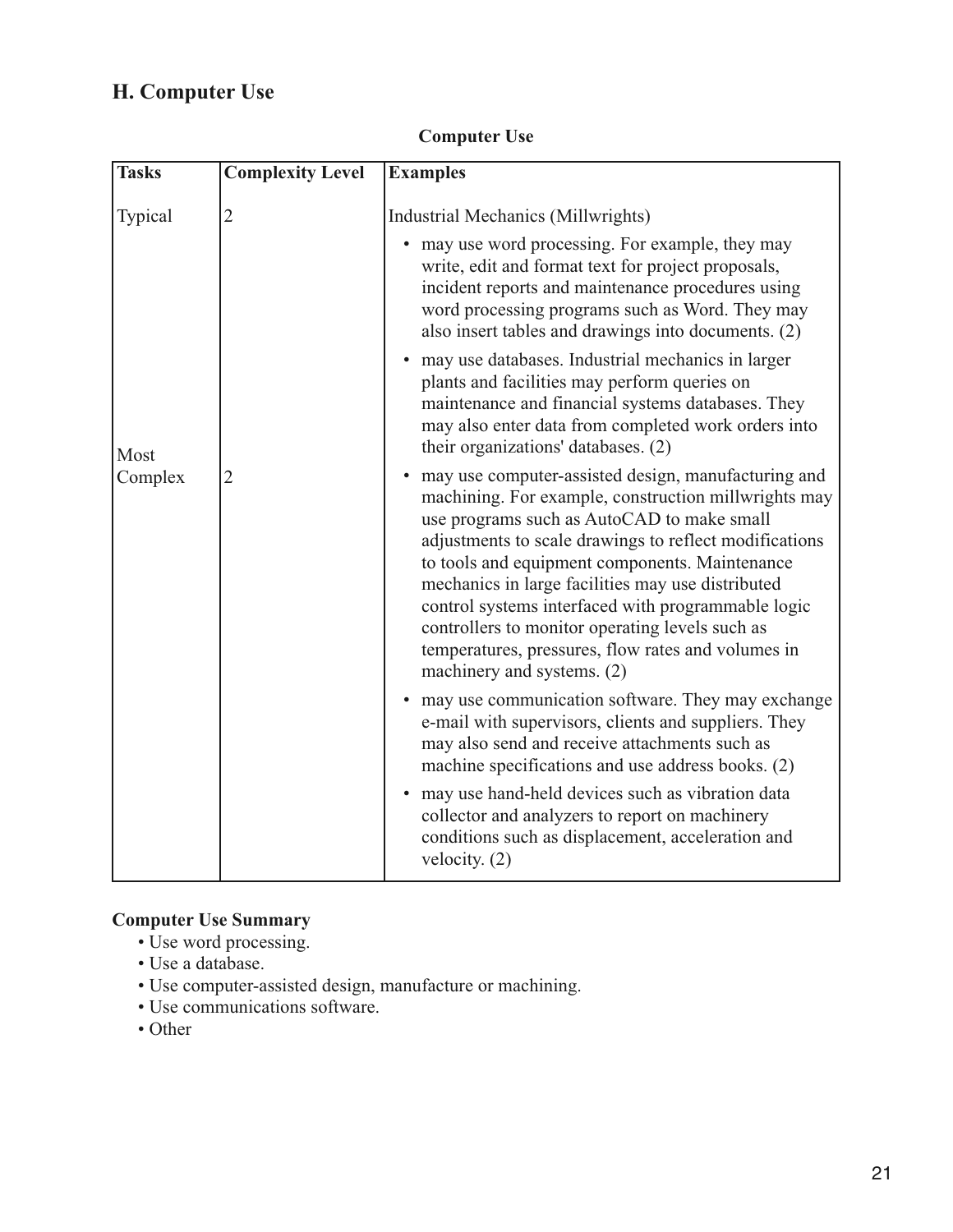### **I. Continuous Learning**

| <b>Complexity Level</b> | <b>Description</b>                                                                                                                                                                                                                                                                                                                                                                                                                                                                                                                                                                                                   |
|-------------------------|----------------------------------------------------------------------------------------------------------------------------------------------------------------------------------------------------------------------------------------------------------------------------------------------------------------------------------------------------------------------------------------------------------------------------------------------------------------------------------------------------------------------------------------------------------------------------------------------------------------------|
|                         | As new equipment and tools and changing regulations are a regular<br>feature of their work environments, construction millwrights and<br>industrial mechanics must learn continuously. They read manuals and<br>bulletins to stay abreast of developments in their field. They also learn<br>informally by exchanging information with co-workers and suppliers.<br>They attend training workshops on new equipment and safety<br>procedures as required by their employers. They may also take<br>courses on their own initiative to learn and improve related technical<br>skills such as welding and pump repair. |

#### **Continuous Learning**

#### **How Learning Occurs**

Learning may be acquired:

- As part of regular work activity.
- From co-workers.
- Through training offered in the workplace.
- Through reading or other forms of self-study
	- at work.
	- on worker's own time.
	- using materials available through work.
	- using materials obtained through a professional association or union.
	- using materials obtained on worker's own initiative.
- Through off-site training
	- during working hours at no cost to the worker.
	- partially subsidized.
	- with costs paid by the worker.